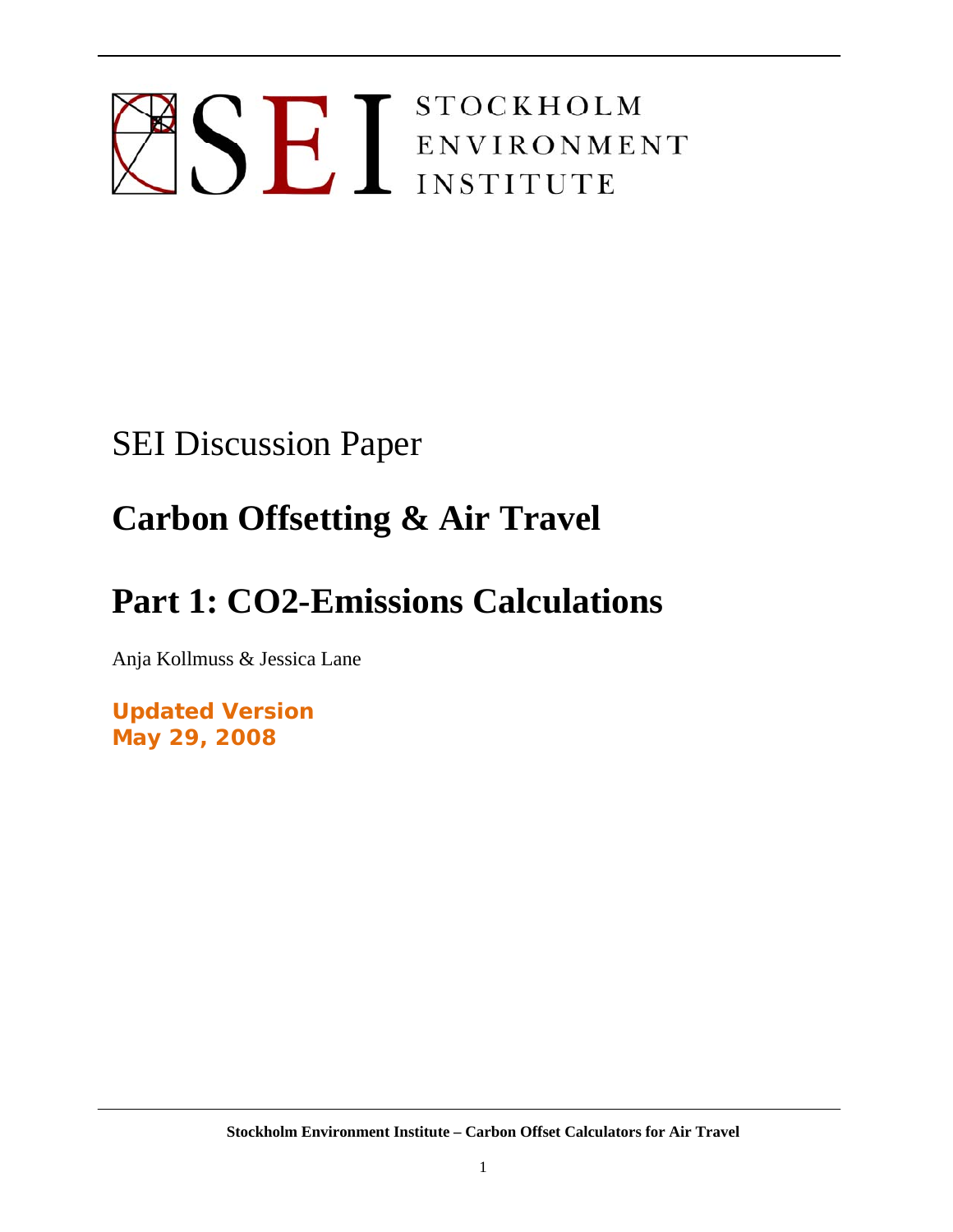# **Acknowledgements**

We would like to thank Thomas Tomosky, Mary Vigilante, Dietrich Brockhagen, and Georgina Stevens for their comments and contributions.

This paper was written with funding from the Stockholm Environment Institute.

Stockholm Environment Institute - US 11 Curtis Avenue Somerville, MA 02144-1224, USA www.sei.se and www.sei-us.org

We welcome suggestions and comments. Please contact us at anja@sei-us.org.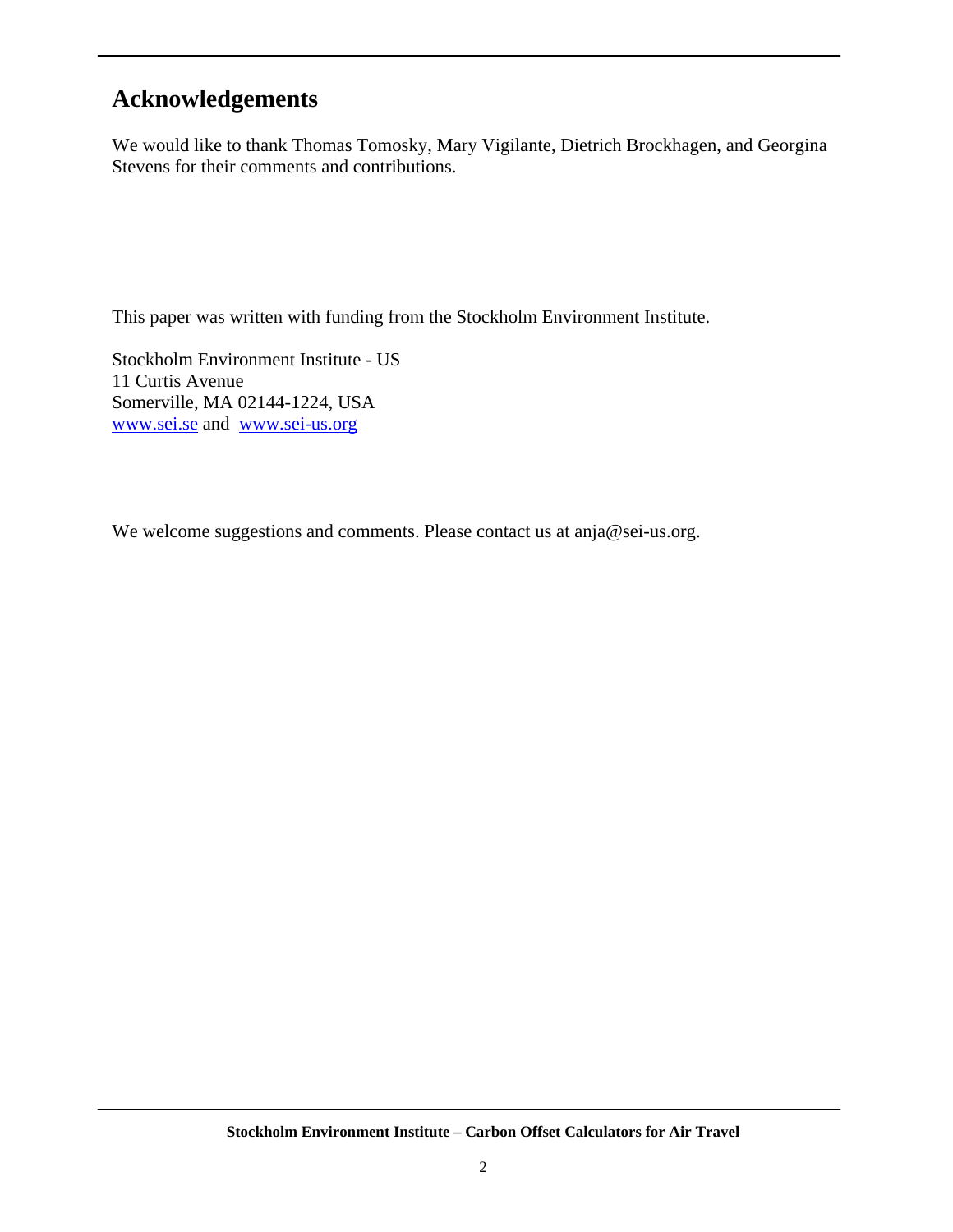# **Table of Contents**

| <b>ACKNOWLEDGEMENTS</b>                               | 1                |
|-------------------------------------------------------|------------------|
| <b>INTRODUCTION</b>                                   | 4                |
| <b>1. EVALUATED AIR TRAVEL CALCULATORS</b>            | 5                |
| <b>2. REVIEW OF PARAMETERS</b>                        | 6                |
| 2.1 Aircraft Type                                     | 6                |
| 2.2 Flight Profile and Flight Distance                | $\boldsymbol{9}$ |
| 2.3 Cargo on Passenger Flights                        | 12               |
| 2.4 Seat Occupancy Rate (Load Factor)                 | 14               |
| 2.5 Seat Class                                        | 15               |
| 3. CALCULATOR COMPARISON & CONCLUSIONS                | 17               |
| 3.1 Input and Output Parameters of Offset Calculators | 18               |
| 3.2 Air Travel Examples                               | 19               |
| 3.2 Comments on the Evaluated Calculators             | 23               |
| <b>3.3 Conclusions</b>                                | 24               |
| <b>REFERENCES</b>                                     | 25               |
| <b>APPENDIX A</b>                                     | 27               |
| <b>APPENDIX B</b>                                     | 32               |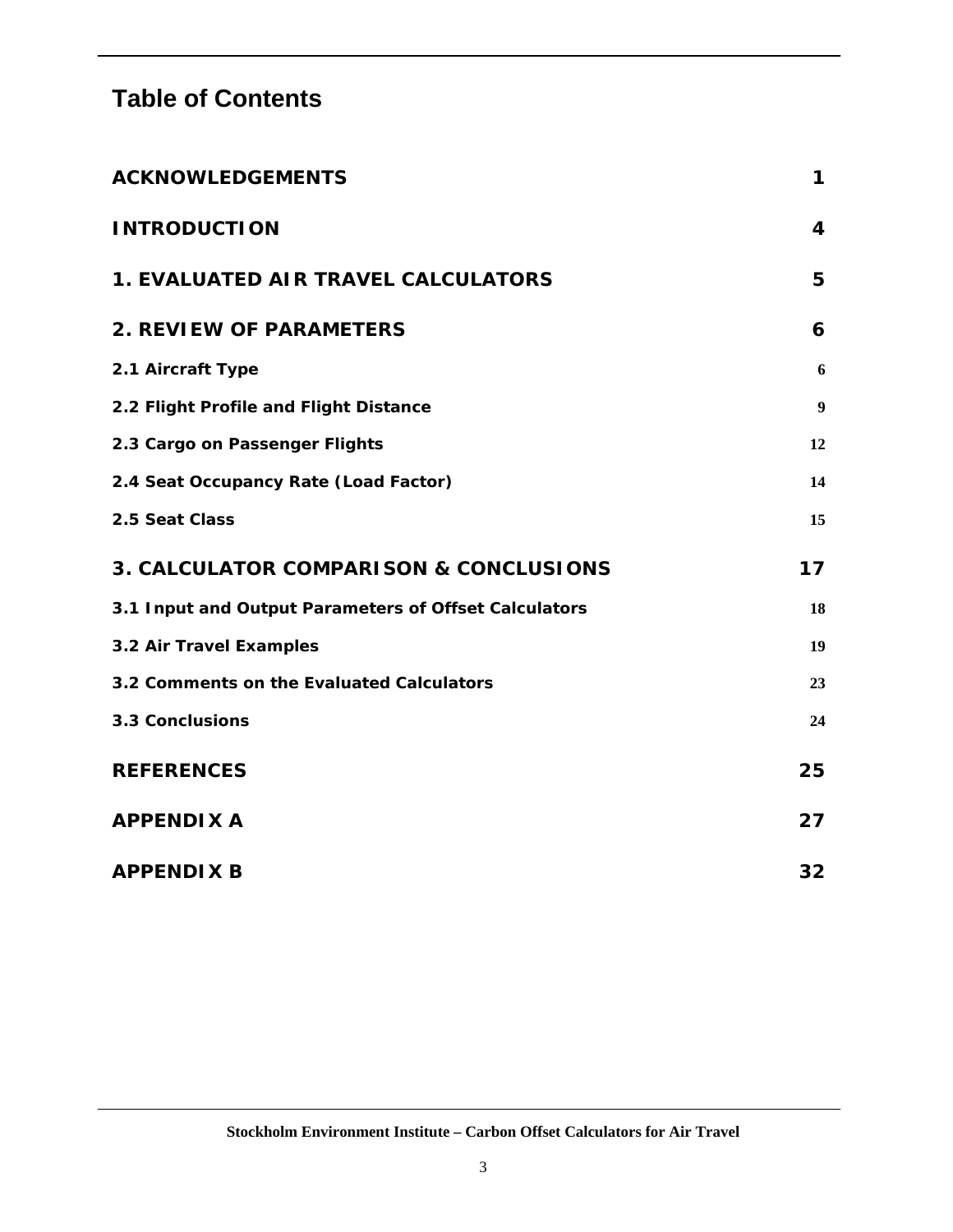# **Introduction**

May, 29, 2008

This paper was originally put in the public domain in early May 2008. Since then we have received a number of comments and questions. All three air travel emissions calculator developers were invited to comment on the paper. Atmosfair and TRX Travel Analytics have sent us detailed comments and raised a number of interesting discussion points. Therefore we have decided to revise the document to include the most important comments.

Specifically, we have added 2 appendices:

Appendix 1: Comments by Dietrich Brockhagen from Atmosfair Appendix 2: Comments by Thomas Tomosky from TRX Travel Analytics

Throughout the document we have inserted (in red Arial font) the most pertinent points that were raised in the comments we received. In certain places, we have also inserted specific questions.

**The goal is to use this paper as a discussion document in order to facilitate feedback from experts in the field and in order to gain more clarity about the issues discussed here.** 

You can send your comments to anja.kollmuss@sei-us.org

Aviation activities currently account for about 2-5% of total anthropogenic Greenhouse Gas (GHG) emissions. Civil aviation is growing rapidly at 5.9% per year (IPCC, 2007, p. 334) and the sector's contribution to global warming will continue to grow. Companies and individuals are increasingly interested in purchasing carbon offsets as a way to reduce their climate impact from air travel. Yet calculating air travel emissions is not simple and the current available air travel calculator estimates can vary by up to a factor of three (Kollmuss, 2007).

The following paper is the first of two which examine the key factors that have to be taken into account when calculating air travel emissions for the purpose of carbon offsetting. This paper first gives a brief overview of three emissions calculators which were chosen because they are among the most comprehensive currently available:

- Atmosfair (http://www.atmosfair.com)
- TRX Travel Analytics (http://carbon.trx.com)
- Virgin Atlantic (https://virginatlantic.myclimate.org)

The paper then examines the aircraft parameters that are needed to calculate emissions on a per person basis and describes how each of the three calculators accounts for these parameters. The parameters discussed are:

- 1. Aircraft Model
- 2. Flight Profile and Flight Distance
- 3. Cargo on Passenger Flights
- 4. Seat Occupancy Rate (Load Factor)
- 5. Seat Class

The final section of the paper analyzes emissions calculations for flights between three city pairs, and compares the results of the three emissions calculators to each other as well as to the UK's Department for Environment, Food and Rural Affairs (DEFRA) multiplier for air travel emissions calculations. The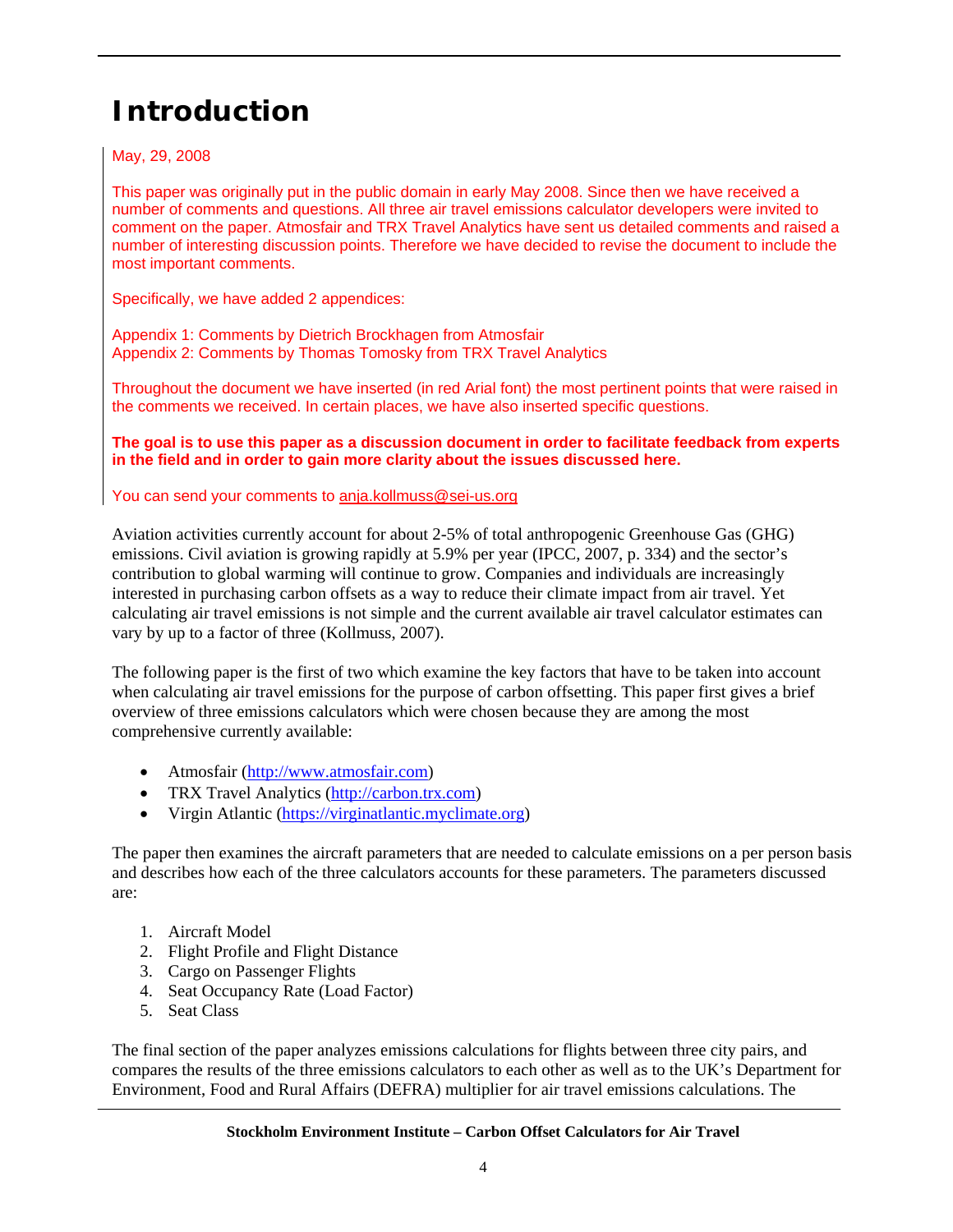DEFRA multiplier was included in the comparison because it is widely used by government agencies and private entities to calculate air travel emissions.

This paper does not discuss GHG emissions associated with other airport-related sources or ground travel transportation to and from airports. Greenhouse gas inventories prepared by airport operators indicate that when considering all emissions sources operating at an airport, aircraft represent 80% or more of GHG emissions (Vigilante, personal communication).

This paper does not discuss the user-friendliness of the evaluated calculators but instead focuses solely on the data sources and calculations used to account for the above listed parameters.

This paper does not include a discussion of how to account for non-CO<sub>2</sub> emissions from air-travel (i.e. **RFI multipliers). This topic is the focus of the second paper.** 

# **1. Evaluated Air Travel Calculators**

#### **Atmosfair's Calculator**

#### (http://www.atmosfair.org)

Atmosfair is a German carbon offset retailer that has developed its own carbon calculator. Detailed background information on its calculator assumptions and references are available on the Atmosfair website (Atmosfair, 2007).

There are two versions of the calculator:

- The public version is accessible for free on the Atmosfair website. This version has been designed for consumers that do not know many details about their flight, and who seek to calculate their emissions with minimum input (cities visited and number of passengers are sufficient). Details like aircraft type or seat class can also be specified by the user but are not required.
- The business version of the calculator is a more detailed reporting tool available for a fee and currently used by several international business travel agencies. The tool can be used for *ex-post* or *point-of-sale* analysis. In the ex-post reporting version, the impact of all travel activity (flight, car, rail, hotel) is analyzed. The level of aggregation and analytical depth are customized. The point-ofsale version feeds internet booking engines.

In our analysis, we looked at the public version.

#### **TRX Travel Analytics' Calculator**

#### (http://carbon.trx.com)

TRX Travel Analytics provides large businesses with data analyses to increase efficiency and reduce costs associated with business-related air travel. It draws upon a wide range of air travel industry data. Increasingly, its clients request information on air travel offsets and their calculation, and so in 2006 it developed its own air travel calculator.

There are two versions of the calculator:

• The public version is accessible for free on the TRX Travel Analytics website. This fully documented public version uses all the essential elements of its corporate calculator (see below) such as current airline schedule data, airline fleet data, fuel burn rates, allocation of emissions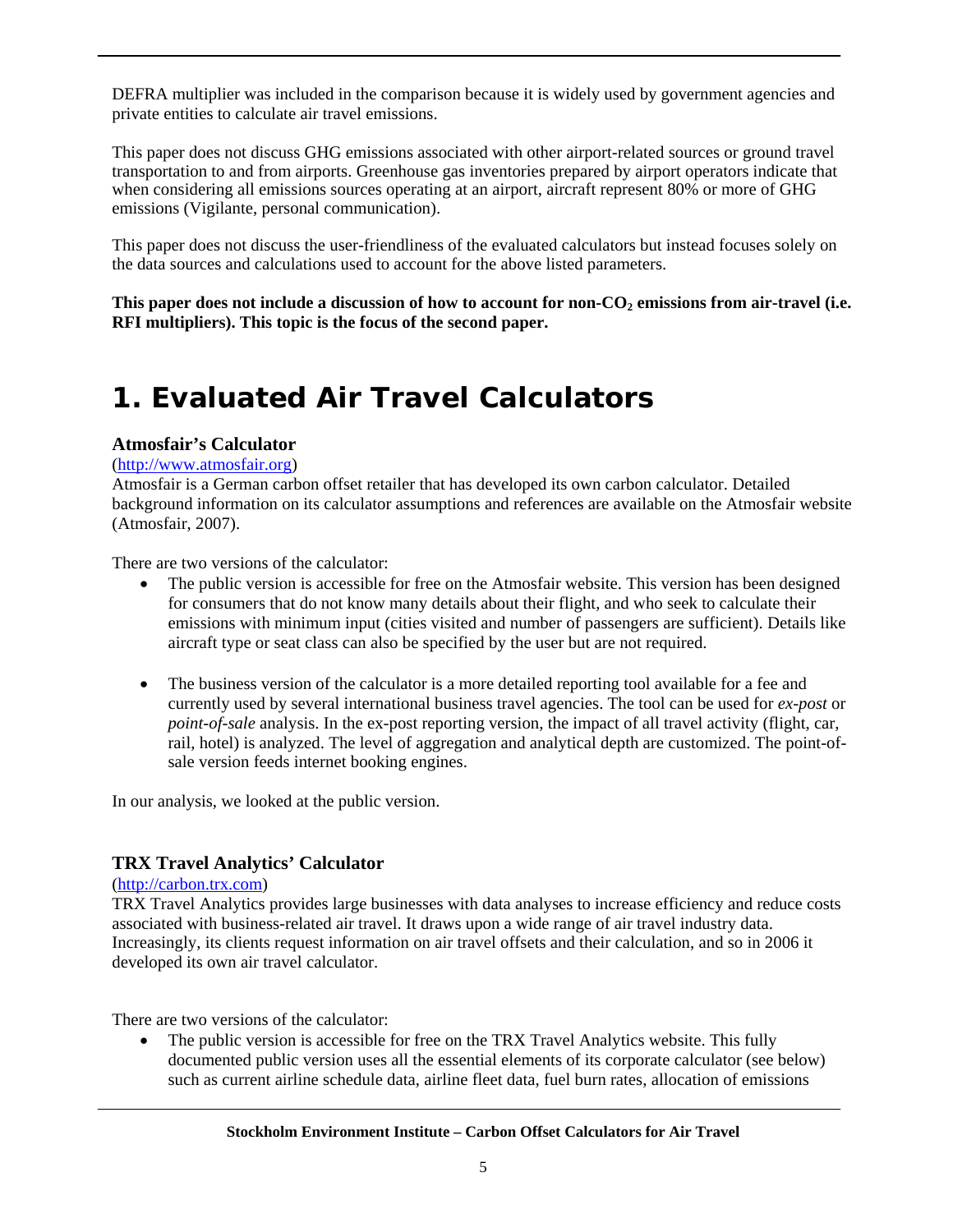between passengers and cargo, allocation of emissions for each cabin, adjustment of emissions for passenger load factors, and optional adjustments for RFI and cost of  $CO<sub>2</sub>$  emissions.

 The corporate version, available for a fee, offers two types of reports - the *Enterprise Report* and the *Standard Report*. The Enterprise Report is an analysis of a client's recent airline emissions inventory. Quantitative options to reduce  $CO<sub>2</sub>$  emissions are also provided: effects of decreasing travel, using greener carriers, and avoiding unnecessary connections. The Standard Report is optimized for establishing a client's baseline emissions and to monitor progress after a baseline has been established.

In our analysis, we looked at the public version.

#### **Virgin Atlantic's Calculator**

(https://virginatlantic.myclimate.org)

Virgin Atlantic is an air travel carrier. Virgin Atlantic's founder, Sir Richard Branson, is well known for his bold statements concerning Virgin Atlantic's commitment to climate protection<sup>1</sup>. Virgin Atlantic's passengers can offset their emissions with *myclimate*, a Swiss-based carbon offset retailer. Virgin Atlantic has also developed its own air travel emissions calculator for which it uses proprietary information of its own fleet.

# **2. Review of Parameters**

There are a number of factors related to aircraft type, flight profile, flight distance, number of seats, occupancy rate, cargo, and seat class that air travel offset calculators should take into account when determining an individual traveler's impact on climate change. The most important of these parameters are explained below, together with a discussion of how each of the three calculators accounts for them.

# **2.1 Aircraft Type**

 $\overline{a}$ 

The aircraft fleets of most countries are dominated by aircraft produced by two major manufacturers: Boeing and Airbus<sup>2</sup>. Fuel consumption varies by aircraft model and engine type. To illustrate how the weight of an airplane and its payload are distributed, the fuel burn rates of three aircraft flying between New York (JFK) and Los Angeles (LAX) were compared by TRX Travel Analytics and presented in the table below. The table also shows the typical numbers of seats (three class configuration<sup>3</sup>) and fuel burn rate per passenger. Fuel burn rate per passenger is calculated as total fuel burned divided by total number of seats. In this example, it does not take into account different seat classes or the occupancy rate of an individual flight, which is not always 100%.<sup>4</sup> To illustrate differences among airplane models, the table below shows

See also: http://www.virgin-atlantic.com/en/gb/allaboutus/environment/index.jsp

<sup>1</sup> "**Sir Richard Branson to Invest \$3BN (£1.6BN) to Fight Global Warming"** 

<sup>&</sup>quot;The Virgin boss said he would commit all profits from his travel firms, such as airline Virgin Atlantic and Virgin Trains, over the next 10 years.

<sup>&</sup>quot;'We must rapidly wean ourselves off our dependence on coal and fossil fuels,' Sir Richard said. The funds will be invested in schemes to develop new renewable energy technologies, through an investment unit called Virgin Fuels." (http://www.virgin-atlantic.com/en/gb/allaboutus/environment/bransonpledge.jsp)

<sup>&</sup>lt;sup>2</sup> Detailed technical information about each airplane type can be found on their websites: www.airbus.com and www.boeing.com

<sup>&</sup>lt;sup>3</sup> Seat information taken from www.boeing.com/commercial/ and

www.airbus.com/en/aircraftfamilies/a320/a320/specifications.html 4 Bureau of Transportation Statistics indicates that the current average load factor of flights in the US is about 80%, and has been increasing in recent years (see section on occupancy rates).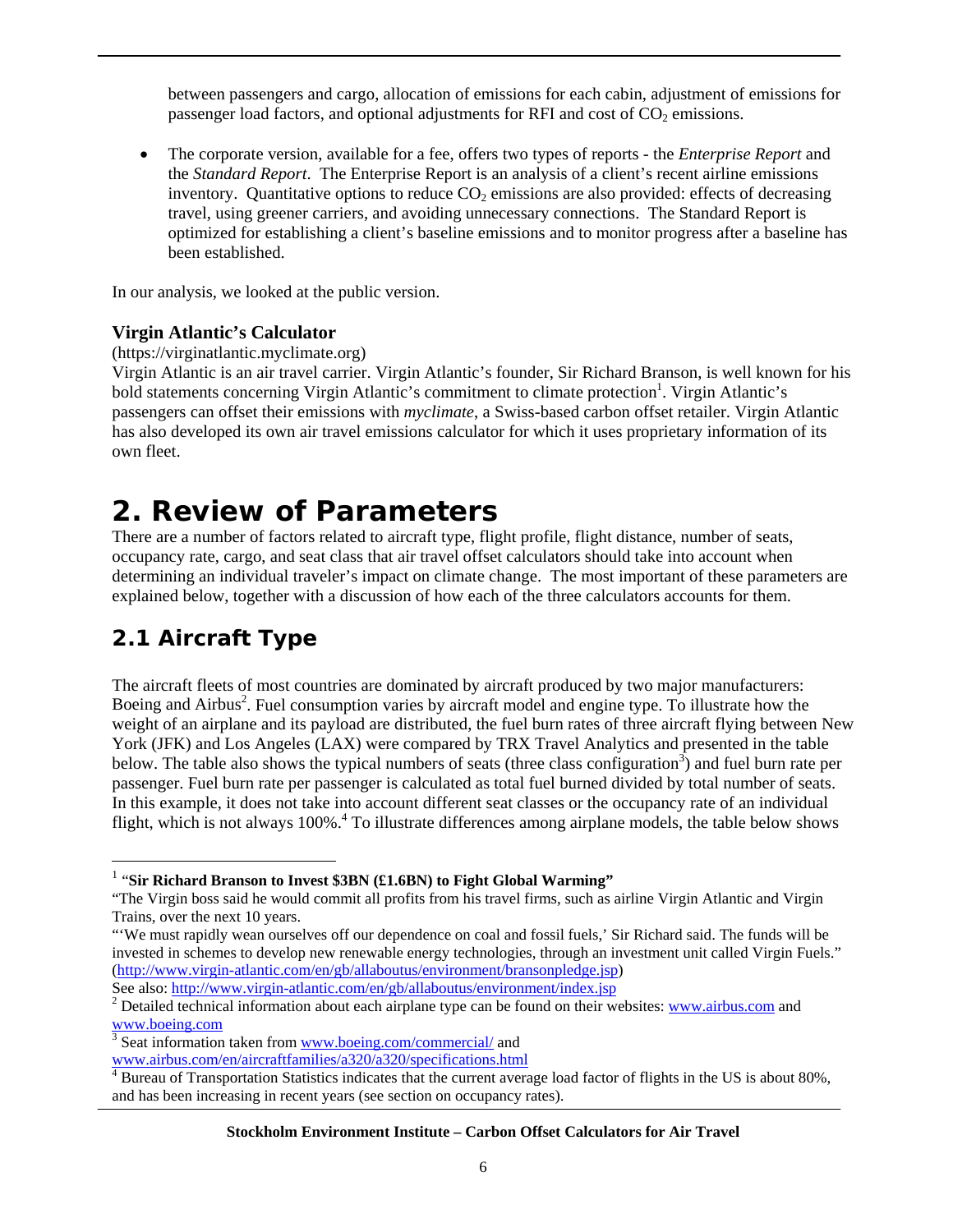that the fuel burn rate per passenger is a third higher for the B747 than it is for the A320. The example does not take engine type into account. Engine type can also influence efficiency considerably<sup>5</sup>.

| Aircraft   | <b>Fuel burned</b><br>(kg of fuel) | Number of<br>seats | Fuel burn per passenger (kg<br>of fuel) |
|------------|------------------------------------|--------------------|-----------------------------------------|
| A320       | 11.608                             | 150                | 77.4                                    |
| B767-300ER | 21.445                             | 218                | 98.4                                    |
| B747-400   | 42.920                             | 416                | 102.4                                   |

| Table1: Examples of Different Aircraft Types' Fuel Burn Rate |
|--------------------------------------------------------------|
|--------------------------------------------------------------|

(Source: Gillespie, 2007)

Aircraft fuel efficiency, through weight reduction and progress in aerodynamic and engine design has steadily improved over the last few decades. Yet there is considerable lag time between technology development and implementation. The total time span between preliminary technology development and the retirement of an aircraft averages 45 to 65 years (IPCC, 1999). Fuel consumption considerations are a priority for the airlines because profit margins are narrow and the price of fuel has steadily increased at a time when airfares have been decreasing in response to competition. While many airlines are moving to acquire newer, more fuel-efficient aircraft or to modify their aircraft to increase fuel efficiency, due to the long service lives of passenger aircraft (approx. 30 years), a substantial number of older, less fuel-efficient aircraft remain in service.

The more accurate calculators reflect fuel burn and efficiencies associated with specific aircraft models<sup>6</sup>. However, in circumstances when a passenger does not know the aircraft type, the more flexible calculators identify the aircraft for the user (as is done by TRX Travel Analytics) or clearly note that they are relying on average fuel burn.

#### **Point of Discussion 1:**

#### **Does increased specificity lead to increased accuracy?**

Atmosfair claims that currently no calculator has sufficient data to allow for an airline specific calculation and thus ranking of airlines (see Appendix 1 for details). Atmosfair made the following points:

**1. The available data sets (QinetiQ , DLR, Corinair) are not based on fuel consumption data for each specific aircraft** but a 'representative aircraft' or aircraft family. Even if there is fuel consumption data available for a specific family of aircraft (e.g. B737) actual fuel consumption differs quite significantly between different types within a family (e.g. B737-400 and B737-200).

#### **2. No information is available for the following factors that impact fuel burn rates:**

- Engine type
- Aircraft maintenance<br>• Adapted fuel capacity
- Adapted fuel capacity<br>• Design modification (e
- Design modification (e.g. to body or wings)<br>• Tankering
- **Tankering**

TRX Travel Analytics has responded to this with an analysis that claims that the difference between airplane families is much larger than differences within an airplane family (for the analysis see appendix 2) therefore, despite the limited data available within airplane families, airline-specific calculations do make sense and provide an additional level of detail and accuracy.

#### **Author's Questions:**

 $\overline{a}$ 

 $<sup>5</sup>$  The data was taken from the EMEP EIG document, which does not specify engine type.</sup>

<sup>&</sup>lt;sup>6</sup> Airlines sometimes change aircrafts for a particular flight. In that case the scheduled aircraft might not match the one which is actually used on that particular flight. Yet according to industry experts such changes do not happen very frequently.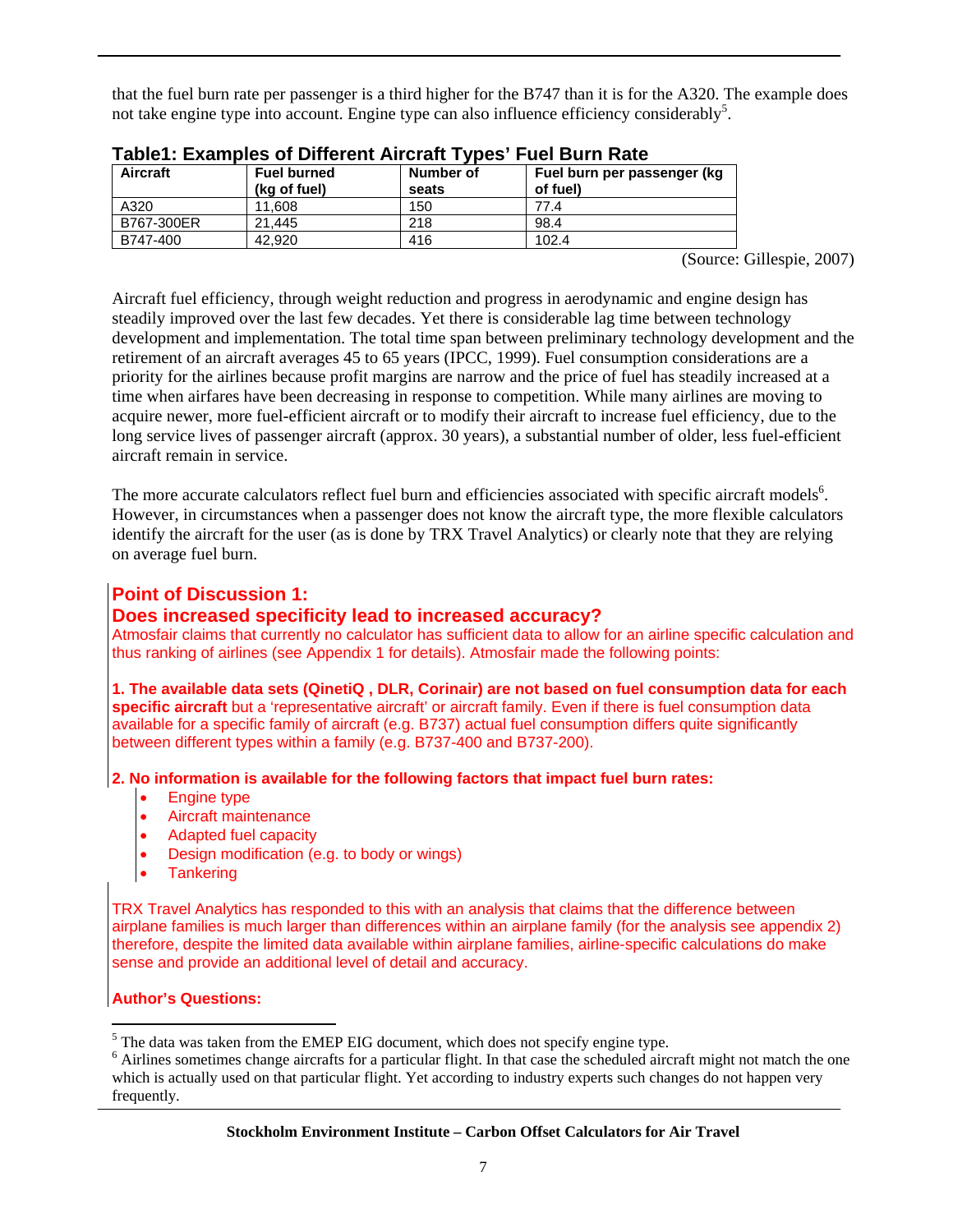How much do fuel rates vary between a specific aircraft and its 'representative family aircraft' (e.g. a Boeing 747-400 and Being 747-100)? In other words, does available data allow for airline-specific emissions calculation or are the above mentioned factors significant enough to offset any gained accuracy from calculations based on more detailed information? Aside from the analysis provided in the appendices, are there any other data sources available that have examined this issue?

#### **3. Atmosfair states that because of code sharing and re-fleeting of aircraft, a traveler cannot be sure what aircraft they will travel until they are actually on board.**

TRX Responded:

[...] airlines have a very strong preference for using the same equipment type for any irregular *Operations for three reasons:* 

*1) the flight crew assigned to the original equipment may not be certified to operate a different type of aircraft,* 

*2) the flight schedules are optimized for many factors, including fuel usage. Changing the equipment type will likely sub-optimize the operating costs of the flight, and* 

*3) by using the same type of aircraft the airline avoids having to re-assign all the passengers to a new seating configuration. Therefore, we confidently assert that the scheduled aircraft type very closely matches the actual type of aircraft used.* 

#### **Author's Questions:**

How often are aircraft switched out at short notice? Are there differences between the US, Europe and Asia for this? Is there any data available for this?

## *Calculator Profiles for Aircraft Type*

#### **Atmosfair**

Atmosfair's aircraft database is based on the German Aerospace Center (DLR) emissions calculations for the most common jet aircraft types as a function of altitude and distance<sup>7</sup>. According to Atmosfair's documentation, this database contains fuel consumption figures for 43 aircraft models and covers an estimated 95% of the total worldwide air traffic (Atmosfair, 2007). When the aircraft type is unknown, the offset customer has the option to enter "aircraft type unknown." The emissions calculator then assumes a virtual "hybrid aircraft," based on the frequency with which a certain aircraft type is flown a given distance in the flight region requested by the customer. The calculation of the "hybrid aircraft" is based on a database from 2004 that includes more than 500,000 flight control records.

Atmosfair applies a factor of  $3.16 \text{ kg CO}$ /kg fuel based on IPCC, 1999.

#### **TRX Travel Analytics**

 $\overline{a}$ 

TRX Travel Analytics' calculator requires the user to enter the city of departure and the destination city. It then identifies all the different carriers and their flight schedules on that route. This enables the user to identify the exact flight they have traveled. Also, the calculator can be consulted before the air travel is purchased to allow the traveler to select the flight with the lowest emissions.

For determining scheduled passenger flights, TRX Travel Analytics uses information obtained from the Airline Schedule database from OAG Back Aviation Solutions<sup>8</sup>. According to OAG Back Aviation

<sup>&</sup>lt;sup>7</sup> Furthermore, atmosfair commissioned a study by QuinetiQ, a UK-based institute that carries out fuel calculation and simulation for research projects and the aviation industry (Brockhagen, personal communication).

<sup>&</sup>lt;sup>8</sup> OAG© - Official Airline Guides' BACK Airline Schedules and Capacity database contains information on every scheduled passenger and cargo carrier in the world filing with OAG. Its Airline Schedules database includes weekly updates on all schedule changes, additions and cancellations made by the carriers. Data access to OAG has to be purchased (http://www.backaviation.com).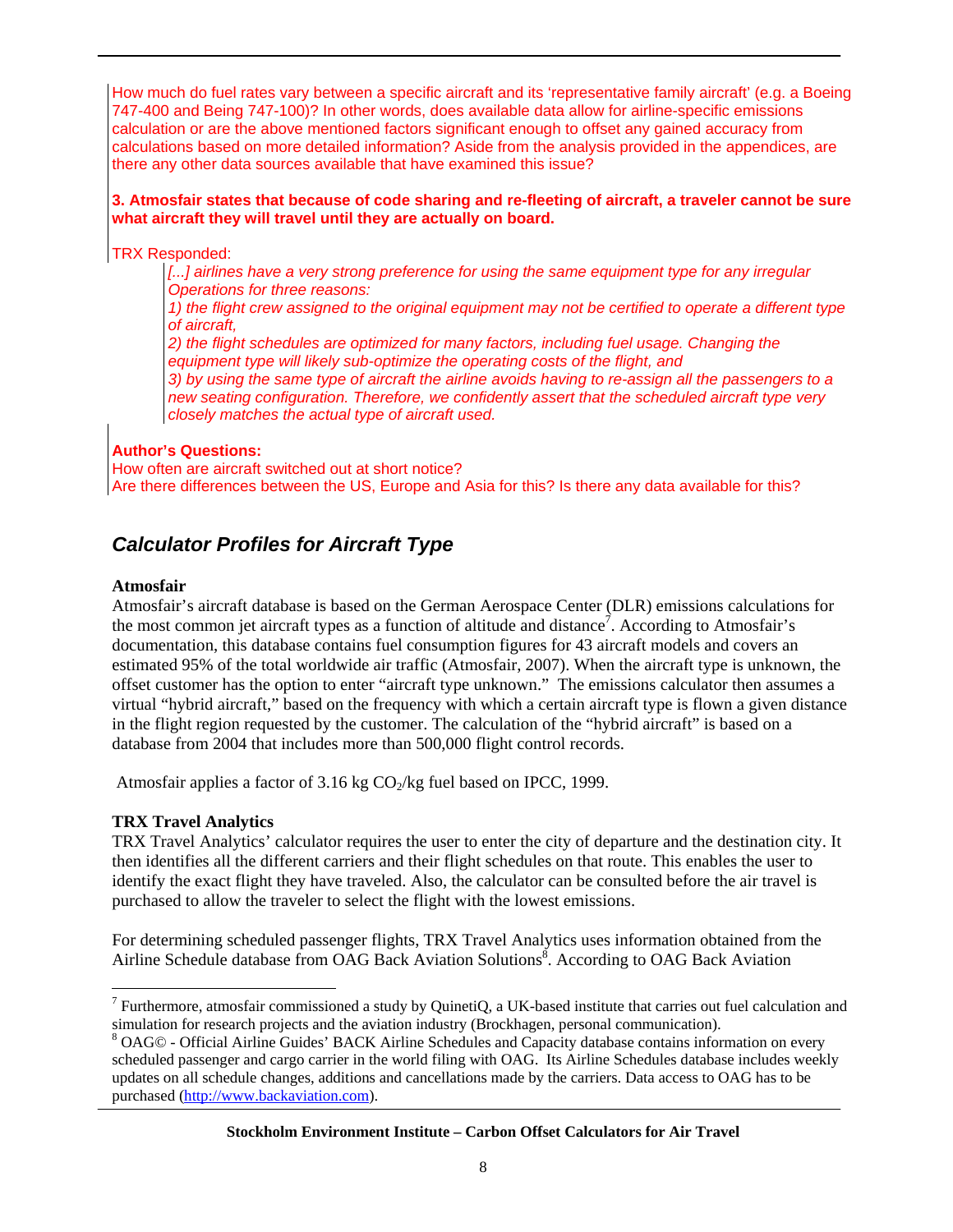Solutions, this database covers 100% of all carriers that distribute their schedules worldwide except for a few of the newer international low-cost carriers who do not distribute their schedules to anyone. The data is updated monthly. Fuel burn rate information is obtained from the latest version of the EMEP/CORINAIR Emission Inventory Guidebook (EIG)<sup>9</sup> which provides fuel burn rates for 44 aircraft. Using an EIG equivalence chart of  $ICAO^{10}$  and  $IATA^{11}$  data, the fuel burn rates for the 44 aircraft can be applied to an additional 136 aircraft, for a total of 180 aircraft for which TRX Travel Analytics has specific fuel burn rate data.

For those aircraft not covered in this data set, the TRX Travel Analytics calculator makes the closest match based on equipment class (wide-body jet, narrow-body jet, regional jet, turboprop), manufacturer, and number of seats.

TRX Travel Analytics applies a factor of 3.15 kg of  $CO<sub>2</sub>/kg$  of fuel based on EMEP/CORINAIR.

#### **Virgin Atlantic**

 $\overline{a}$ 

Virgin does not apply specific aircraft types to its calculations- see the section below on how Virgin calculates fuel use.

Virgin Atlantic applies a factor of 3.16 kg of  $CO<sub>2</sub>/kg$  of fuel.

## **2.2 Flight Profile and Flight Distance**

The civil aircraft fleet average for speed and cruise altitude is 575 miles/hour and 8 miles, respectively (IPCC, 1999). Just as a car experiences different fuel efficiencies at different speeds and under different conditions, aircraft experience different burn rates in various flight profiles: taxi, takeoff, climb, cruise, landing approach, and landing. The rate of fuel burned is proportional to the drag, the force that resists motion and which therefore has to be balanced by the thrust of the engine. The take off phase requires full engine thrust, and thus the most fuel. As the aircraft ascends to higher altitudes, the drag decreases and so does the rate of fuel use. Offset calculators have to take into account the variety of flight profiles encountered throughout a given flight.

Flight distance is an essential factor as well as aircraft fuel consumption depends on distance flown. Generally speaking, the farther the route, the more fuel burned. However, since takeoff and landing demand higher fuel burn rates than level flight, shorter routes where takeoff and landing comprise a larger portion of the overall flight tend to be less efficient (i.e. require more fuel per mile). Takeoff and landing are smaller portions of the overall flight for medium range routes, so they are generally more efficient. In addition, over very long distances the fuel use per mile increases because of the greater amount of fuel that has to be carried during the early stages of flight.

Offset calculators use different methods for calculating total flight distance. Some use only the great circle distance (the shortest distance between two points on the globe) between two airports. Some account for routing and delays. Since an aircraft's route is normally not an exact great circle due to flight path routing,

<sup>&</sup>lt;sup>9</sup> The Cooperative Programme for Monitoring and Evaluation of the Long Range Transmission of Air Pollutants in Europe/Core Inventory of Air (EMEP/CORINAIR) EIG is published by the European Environment Agency (EEA) and may be found at http://reports.eea.europa.eu/EMEPCORINAIR4/en/page002.html. Data access is free.<br><sup>10</sup> The International Civil Aviation Organization (ICAO) is the international version of the FAA (the Federal Aviation

Administration). It is responsible for the safety and air traffic management of civil aviation.

<sup>&</sup>lt;sup>11</sup> The International Air Transport Association (IATA) is the international airline industry trade group.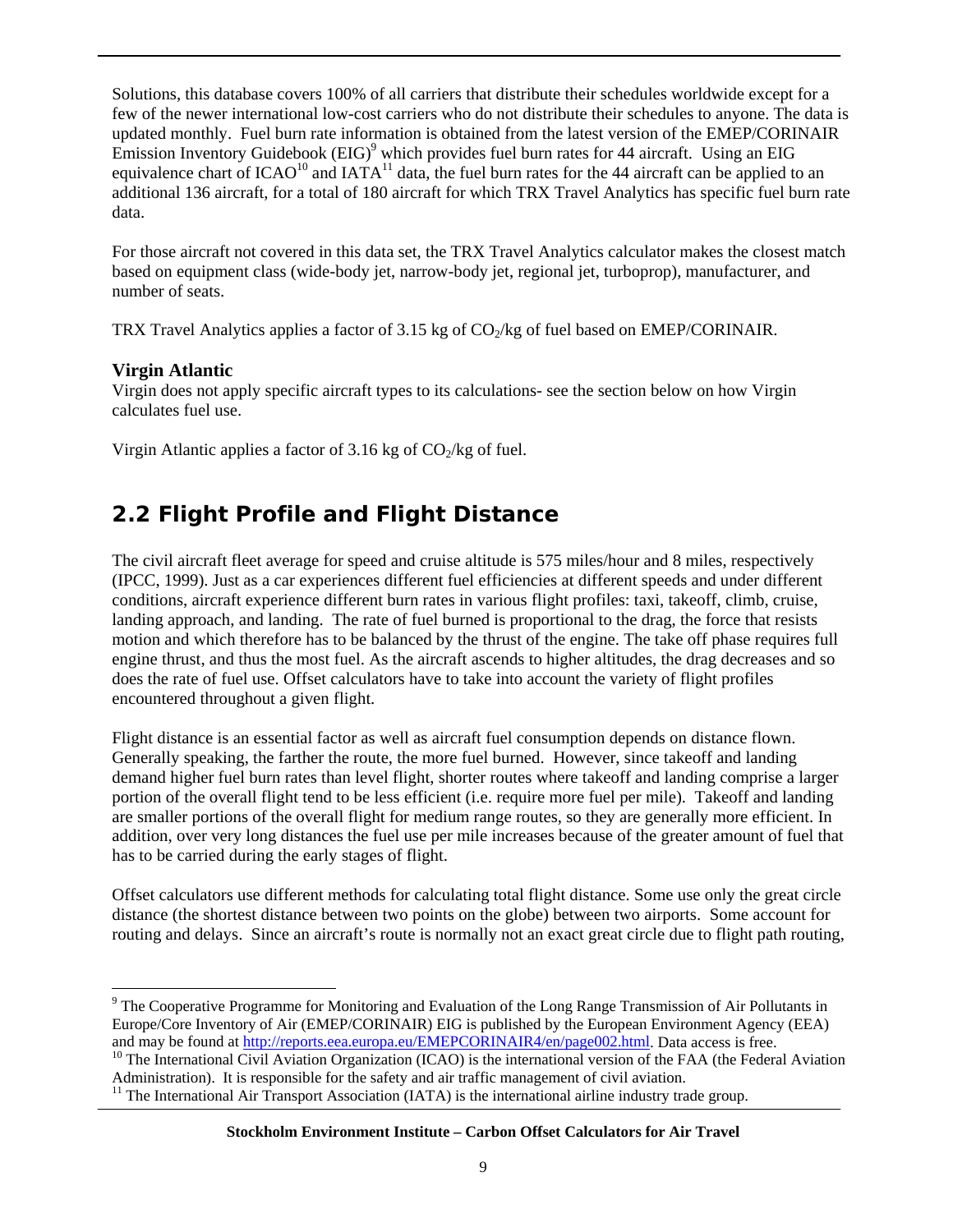detours around weather and delays due to traffic, some calculators add an extra amount to the overall distance.

Two studies calculated the excess distances of flights as the difference between the actual flight path length and the direct route length (great circle distance). Their results indicate that intra-European flights fly around 10 percent excess distance compared to direct routes. In the US, the inefficiency was found to be around 6- 8 percent. The studies further determined that about 70 percent of the total excess distance flown takes place within terminal airspace (Kettunen et al, 2005).

Yet these studies do not address regional differences. Some airports are heavily congested and experience regular delays, such as those in New England corridor (Boston to DC), the Chicago/Great Lakes area, or the Southern California corridor. Also, these delays can vary significantly depending on the time of day, the season and the weather. Congestion is a serious problem that airports and the communities they serve typically seek to address for social, environmental, and economic reasons. This congestion also leads to increased GHG emissions. Yet calculators cannot realistically incorporate these differences or use real time data. Rather, entities that would prepare a greenhouse gas inventory for a specific airport or aviation in general would capture these conditions. It therefore makes sense for carbon offset calculators to use an average multiplier to account for routing and delays.

The most accurate air travel calculators use specific information about total fuel consumption and flight distance. This calculation can be performed in a few different ways.

## *Calculator Profiles for Flight Profiles and Flight Distance*

#### **Atmosfair**

Atmosfair's emissions calculator accounts for both flight profile and flight distance. The emissions calculator first calculates the flight distance as the great circle route. Detour estimates are based on German data showing an average of 31 extra miles flown per flight. Atmosfair therefore adds 31 miles to the great circle distance to determine total flight distance. It then calculates fuel consumption as a function of distance based on fuel consumed during three simplified altitude profiles: climb, cruise, and descent:

*The Emissions Calculator has stored these standardized altitude profiles and the associated fuel consumptions during the three flight phases for the commonest aircraft types (DLR 2002, QinetiQ 2005). These profiles and the associated fuel consumptions are available for each aircraft for standard distances of 250, 500, 750, 1,000, 2,000, 4,000, 7,000 and 10,000 kilometers (provided the aircraft has this range* (Atmosfair, 2007).

In addition, Atmosfair adds 2.2 lbs of extra fuel per passenger for holding delays and detours based on the Lufthansa Environmental Report 2002, and accounts for taxiing based on the average taxi time of 15 minutes by adding 5.5 lbs of extra fuel per passenger (Atmosfair, 2007).

#### **TRX Travel Analytics**

TRX Travel Analytics obtains fuel burn rate information from the most current version of the EMEP/CORINAIR Emission Inventory Guidebook (EIG). This dataset provides fuel consumption data for different aircraft from a range of total journey lengths for each of the different fuel-consumption stages: Taxi-out, Takeoff, Climb-out, Climb/Cruise/Descent, Approach/Landing, and Taxi-in. It therefore calculates the anticipated full fuel burn rate over the entire trip. The EIG's fuel burn rates are given for a range of distance buckets (in nautical miles) and TRX Travel Analytics interpolates from there:

*Fuel burn rates are given for some or all of the following distance buckets (in nm): 125, 250, 500, 750, 1,000 …and every 500 miles up to 6,500 for long-range aircraft.*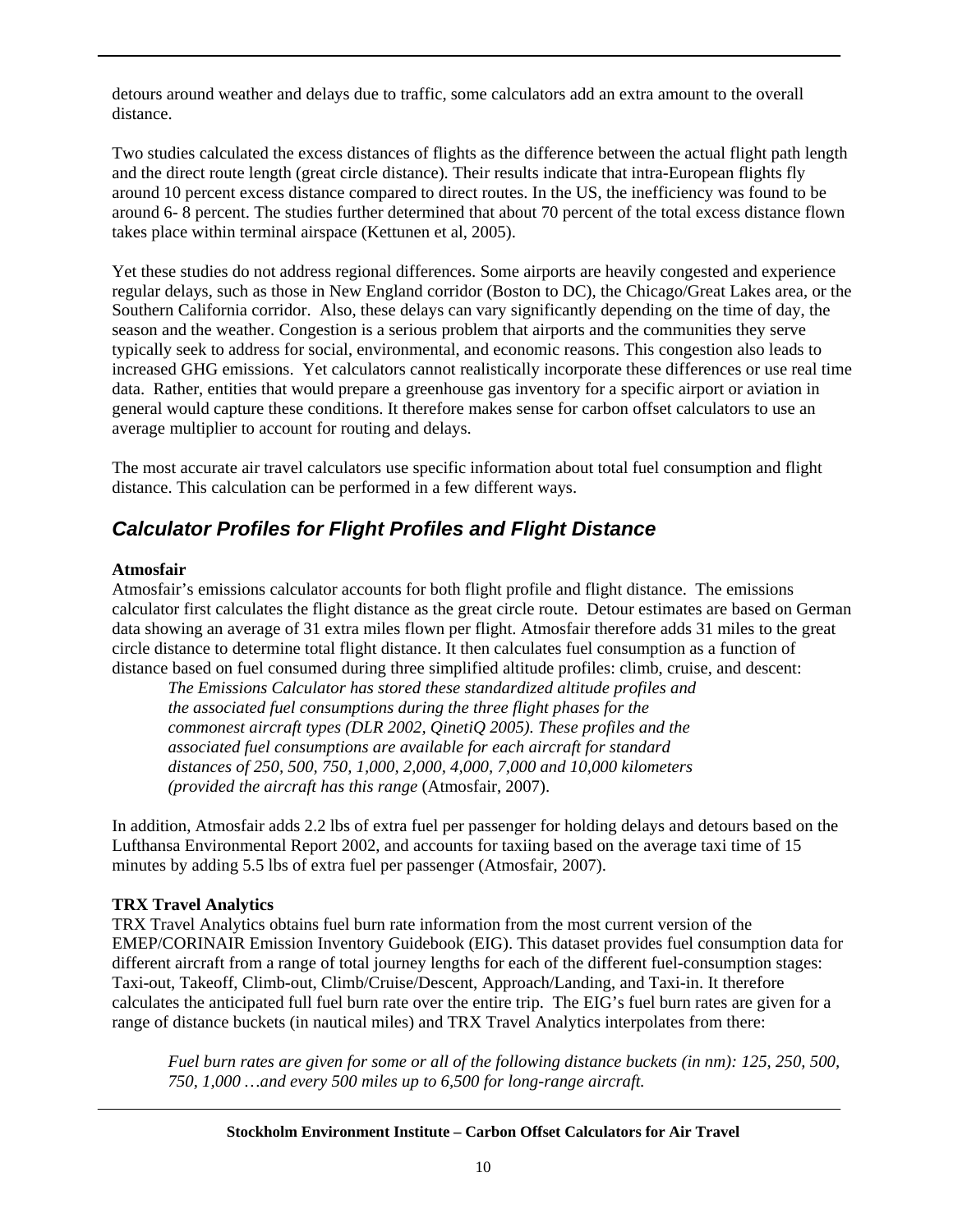*The fuel burn rate, in kg per nm, for a particular flight is interpolated using the distance buckets above and below the city pair mileage. For example, the amount of fuel burned on a flight on a Boeing 777 between ORD-LHR, a distance of 3,423 nm, would be determined by interpolating the fuel burn rates of the 3,000 and 3,500 nm distance buckets for a Boeing 777.* 

(Gillespie, 2007)

TRX Travel Analytics accounts for holding patterns and detours due to weather and congestion using the numbers from Kettunen et al.(2005) and applies a multiplier of 1.07 for US domestic flights and 1.10 for intra- European flights. For all other domestic and short haul city pairs, they apply the midpoint multiplier of 1.085. For long haul flights, TRX Travel Analytics decreases the multiplier from 1.07 to 1.01, dropping 0.01 for every 1,000 miles. In this manner, some correction is made for excess distance. TRX Travel Analytics states that these correction factors will be adjusted as more precise data become available (Tomosky, personal communication).

#### **Virgin Atlantic**

Virgin Atlantic is in a unique position for developing an emissions calculator since it can directly apply its own information from actual flight data. Instead of calculating total fuel burned based on average fuel burn rates and estimated distances flown, Virgin uses actual fuel use data taken from its 2006 fuel uplift figures, i.e. the amount of fuel actually put into its planes for each individual flight. This data is then averaged for the particular route over one year. The total fuel amount on a flight is multiplied by the IATA standard multiple of 3.16 to provide the total CO2 emissions for that particular flight. Virgin explains that it uses its fuel uplift figures

*because they offer the most accurate record of fuel use for the flight, as we are able to take it from the fuel pump figures when the planes are filled up, which our pilots sign off and then we receive the invoices for. This is more accurate than taking the records from what is left in the tanks, as different reading may result from different factors such as the warmth of the engine or any uneven surface underneath the plane. We then compare it with fuel burn data recorded by our pilots during the flights to ensure against any discrepancies.* (Virgin Atlantic Airlines, n.d.)

The authors were not able to get more detailed information on how Virgin Atlantic calculates actual fuel used from their fuel uplift figures, e.g. how it accounts for rest fuel, over what time frame the fuel use data is averaged, and which flights were used in the sample.

This approach does not account for a specific aircraft, rather it takes the average fuel burned across all aircraft flown on a given route, and reflects actual flight distances and delays that were experienced.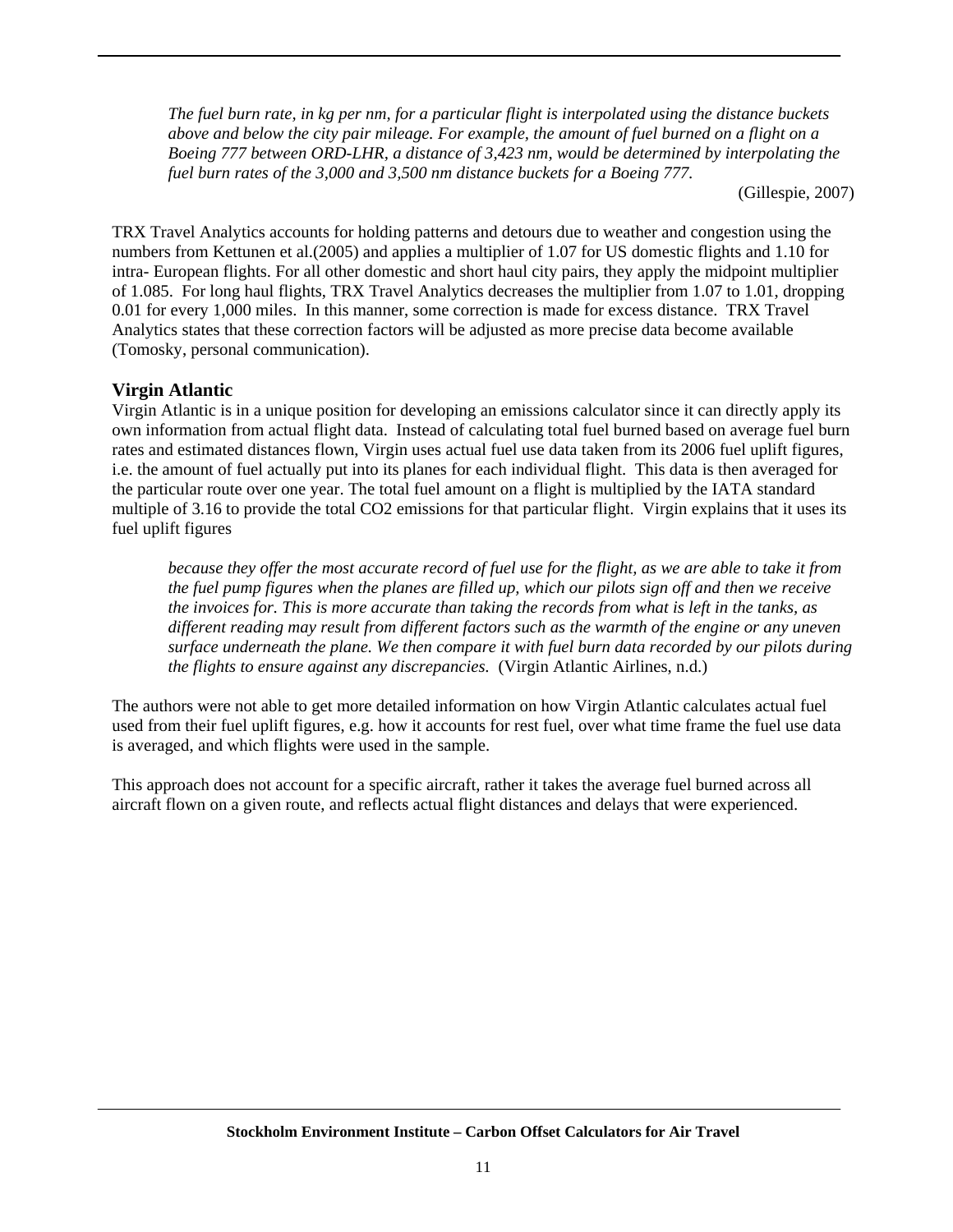# **2.3 Cargo on Passenger Flights**

Once total emissions for a flight are known, emissions per passenger can be calculated. It is important to note that calculators differ in how they take into account the factors discussed in the following sections: cargo versus passenger load, seat occupancy rate, and seat class.

The majority of a flight's total weight is the aircraft itself and the fuel it carries. Flight crew, crew luggage, steward's supplies, etc. are all considered part of aircraft weight. 'Payload' is defined as the weight of the people and items that are being transported, including passengers, their luggage, and cargo. An industrywide standard of 220 lbs is assumed for each passenger and their luggage<sup>12.</sup>

| Airplane type:                                                                  | A 300-600<br>(in metric tons)         | Percentage of<br>max. takeoff<br>weight | A320<br>(in metric<br>tons)           | Percentage of<br>max. takeoff<br>weight |
|---------------------------------------------------------------------------------|---------------------------------------|-----------------------------------------|---------------------------------------|-----------------------------------------|
| Maximum takeoff<br>weight                                                       | 171.7                                 | 100%                                    | 73.5                                  | 100%                                    |
| Maximum zero fuel<br>weight                                                     | 130                                   | 75.7%                                   | 61                                    | 83%                                     |
| Maximum fuel<br>capacity                                                        | 55                                    | 32.2%                                   | 19                                    | 26.3%                                   |
| <b>Typical operating</b><br>weight empty                                        | 90.9                                  | 52.9%                                   | 42.4                                  | 57.7%                                   |
| Maximum payload                                                                 | 34.9                                  | 20.3%                                   | 16.6                                  | 22.6%                                   |
| Estimated total<br>maximum passenger<br>weight in single class<br>configuration | 298 passengers<br>* $100kg =$<br>29.8 | 17.4%                                   | 164<br>passengers *<br>$100kg = 16.4$ | 22.3%                                   |

#### **Table 2: Two Examples of Aircraft, Fuel and Payload Weight**

(Source: Airbus)

Passenger airplanes usually also carry additional cargo. Cargo consists of freight and mail. Thus, cargo should be allocated some of the GHG emissions associated with the flight. There are several ways that this cargo can be accounted for in an air travel emissions calculator. Two such approaches are described below:

**1. The responsibility for the airplane travel lies with the passengers.** This approach assumes that the airplane flies because of the passengers and not because of the freight. The calculator therefore only subtracts the emissions associated with marginal increase in fuel consumption caused by the weight of the cargo: The increase in fuel burn due to the extra cargo is divided by the number of passengers and subtracted from each traveler's carbon footprint. Note that this increase in fuel burn is low because most of the weight of the airplane is its airframe and the fuel it transports.

**2. The responsibility for the air travel lies proportionally with the passengers and with the cargo.** The total emissions are assigned to cargo and to passengers based on their percentage of total cargo weight. For example, if 80% of the payload weight is passengers and luggage and 20% is cargo, then 20% of total flight emissions are subtracted from the passengers' carbon footprint.

 $\overline{a}$ 

 $12$  According to industry experts, this estimate might be lower than the actual average weight of a passenger and his/her luggage (Tomosky, personal communication).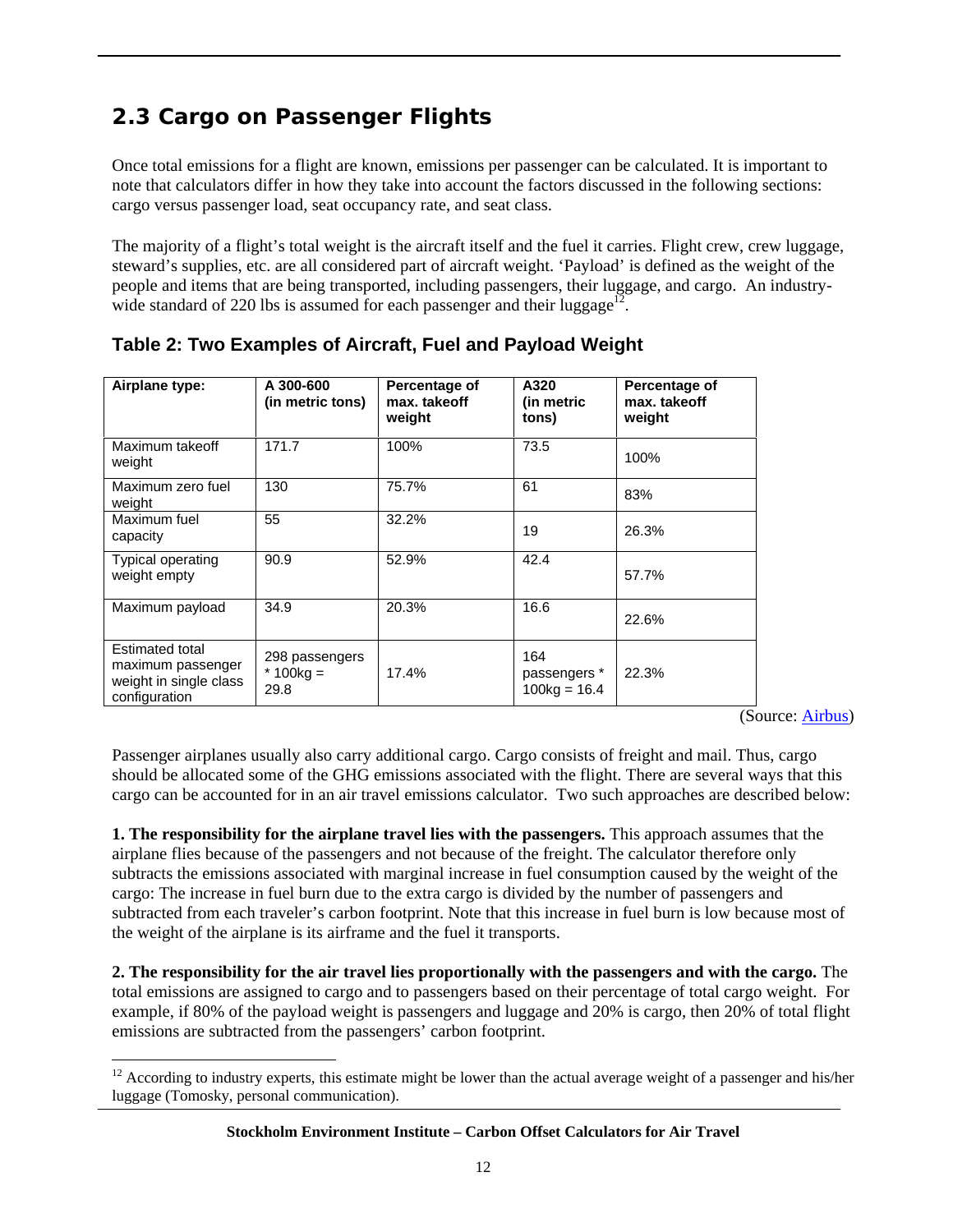Both of these approaches are valid, although the authors argue that if the cargo cannot be shipped with a particular passenger flight, it would be shipped in another passenger flight or in a cargo flight. Also, revenues from cargo are a significant source of income for most large passenger carriers. Because of this, the authors find the second approach more appropriate.

#### **Point of Discussion 2: How are cargo, fuel weight and number of passengers correlated?**

Atmosfair (see appendix 1 for detailed comments) pointed out that over long distance flights the weight of the required fuel limits the additional cargo that can be taken on board since the plane cannot exceed maximum takeoff weight:

*On long distance flights, more fuel has to be taken on board, limiting or eliminating capacity for additional cargo. E.g. in the example of the A300-600 (section 2.3), if used on maximum distance, payload must be reduced by about one third. This means, that the maximum payload is about 25 metric tons, just allowing for a maximum of about 250 passengers and thus no additional cargo at all.* 

#### **Author's questions:**

How does additional fuel weight on very long distance flights (or because of tankering) impact cargo? In other words, how large are the differences in amount of cargo that airlines report for each airplane type (i.e. what is the variance)?

#### *Calculator Profiles for Cargo versus Passengers*

#### **Atmosfair**

Atmosfair's calculator uses the first approach and assumes an average cargo load of 8% of total payload on all flights. This number was calculated from data from the 2003 report of the *Arbeitsgemeisnchaft deutscher Verkehrsflughäfen* (ADV)<sup>13</sup>. Atmosfair also uses the industry standard of 220 lbs per passenger, including their luggage. Atmosfair estimates the resulting increase in fuel burn due to cargo to be 2%. The calculator then subtracts 2% of total emissions to account for increased fuel burn due to cargo (Atmosfair Emissions Calculator, 2007).

#### **TRX Travel Analytics**

The TRX Travel Analytics calculator applies the second approach with the following data and assumptions. Cargo and passenger data are gathered for US carriers from the US Dept. of Transportation, Bureau of Transportation Statistics<sup>14</sup>. Both domestic and international flights are included. To avoid seasonality issues, data from the most recent calendar year is used and is updated annually.

TRX Travel Analytics applies the industry-wide standard of an average weight per passenger and their luggage of 220 lbs. Cargo estimates are based on aircraft type: TRX Travel Analytics allocates emissions between cargo and passengers for narrow-body and wide-body jets only. The amount of cargo weight relative to passenger weight is assumed to be negligible for regional jets and turboprops, because they are so small that there is not enough space for much additional cargo. Because of space constraints in Low Cost Carriers, these are also not allocated any cargo weight. If specific data is available for a flight, then the cargo proportion is calculated using that data. Otherwise, the following averages are used:

- Narrow-body jets: 1.7% cargo, 98.3% passengers

- Wide-body-jets: 19.9% cargo, 80.1% passengers (Gillespie, 2007)

 $\overline{a}$ 

<sup>&</sup>lt;sup>13</sup> Cooperation of German Airports, ADV; see  $\frac{http://www.add-net.org/de/gfx/daten_nat.php}{http://www.transtats.bts.gov}$ , BTS, Air Carrier Statistics: Form 41 Traffic (All Carriers), T-100 Segment (All Carriers)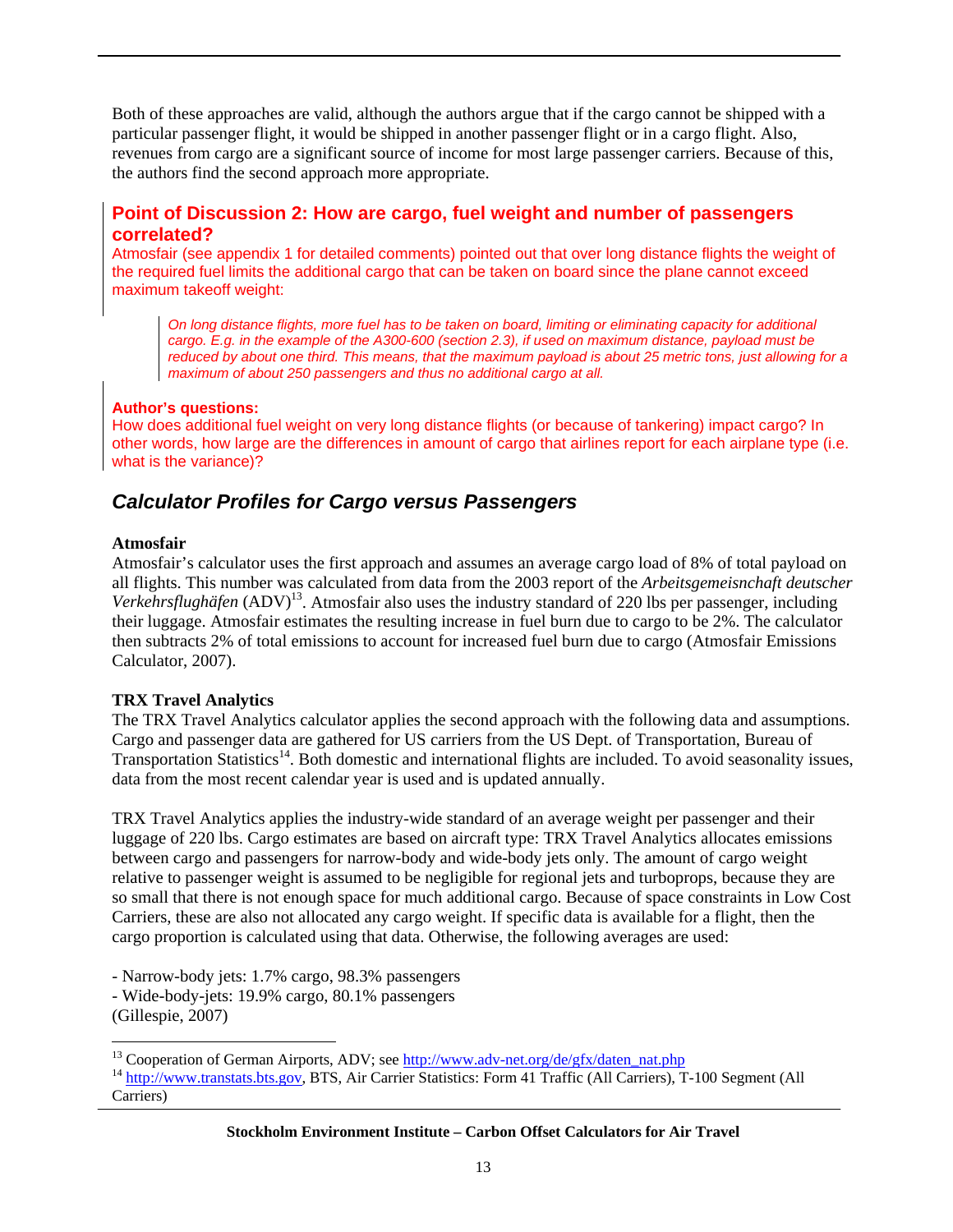#### **Virgin Atlantic**

Virgin Atlantic uses the second approach. According to Virgin Atlantics, precise figures of actual flown cargo gross weight are used. The authors were unable to obtain more specific information on how Virgin Atlantics calculates and accounts for cargo.

# **2.4 Seat Occupancy Rate (Load Factor)**

Not all flights take off fully occupied. Seat occupancy rate (also called *passenger load factor*) is the ratio of passengers to available seats on board a given flight.

The overall weight of a passenger aircraft is determined primarily by the airframe and amount of fuel carried. Therefore the number of passengers on board has a smaller impact on total fuel consumption (see Table 3 for examples of aircraft weights). Aircraft use less fuel per passenger the more passengers there are on board. The Royal Commission on Environmental Protection uses the following example to illustrate this: with an occupancy rate of 51%, the fuel burned per passenger-km is 0.176 lb. In comparison, a load factor of 100% corresponds to fuel burned per passenger-km of only 0.112 lb (RCEP, 2003).

Occupancy rates have fluctuated significantly over the last two decades. In the 1990s, the average load factor was around 65%<sup>15</sup>. Based on the Bureau of Transportation Statistics web site, the average load factor was 77.2% in 2005, increased to 79.2% in 2006 and further rose to 80.3% by Nov  $2007^{16}$ . These fluctuating occupancy rates show the need for regularly updated figures to increase the accuracy of air travel carbon emissions calculators.

The most accurate air travel calculators take occupancy rates into account. Ideally occupancy data would be available by route and not just by air carrier. Such data is to our knowledge not available to date.

## *Calculator Profiles for Occupancy Rates*

#### **Atmosfair**

Atmosfair applies seat occupancy rates for scheduled flights based on German aircraft data from 2002 according to flight region: Germany 60%, EU 62%, and intercontinental traffic 75%. As these rates are lower than the average US load factor rates, this calculator would likely slightly overstate US-based flight emissions (Atmosfair, 2007).

Atmosfair makes a further distinction between scheduled and charter flights. Based on a study from 2004, Atmosfair states that chartered flights normally have higher occupancy rates than scheduled flights due to the longer booking period of charter flights. Atmosfair emissions calculator therefore applies a common average of 80% occupancy for chartered flights. If the flight type is not known, an average of 75% is applied (Atmosfair, 2007).

#### **TRX Travel Analytics**

 $\overline{a}$ 

TRX Travel Analytics currently uses the 2006 annual data from ICAO, which contains load factor data from 274 passenger-carrying airlines: 33 from the US, and 241 non-US. The values are updated annually and data from the calendar year is used to avoid seasonality issues. For carriers not among the 274 carriers,

<sup>&</sup>lt;sup>15</sup> www.pata.org/patasite/fileadmin/docs/general/MORRISPeterApr15PAC03.ppt<br><sup>16</sup> http://www.bts.gov/press\_releases/2008/bts008\_08/html/bts008\_08.html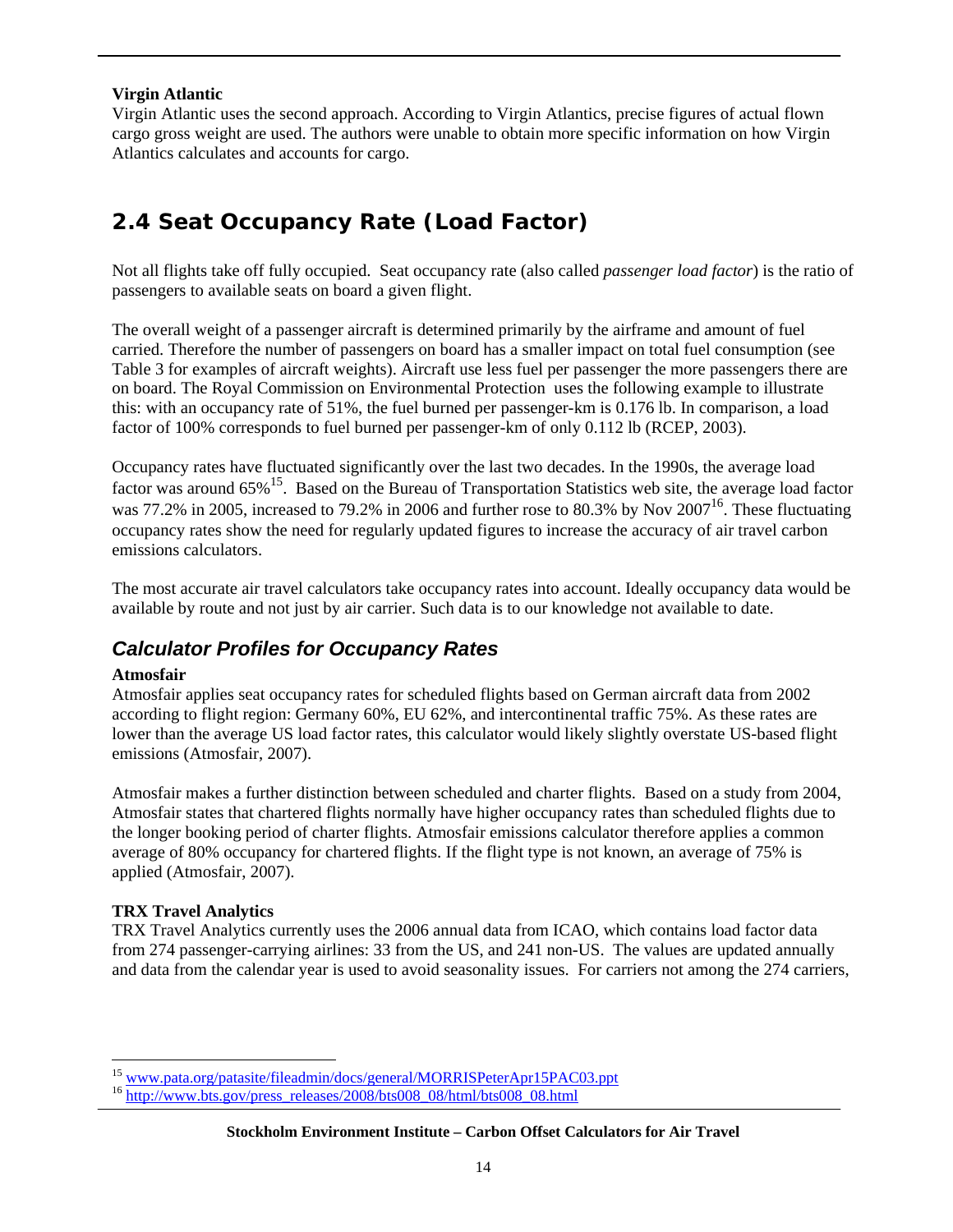TRX Travel Analytics uses either a US average (75.93%) or a non-US average (67.35%), depending on the country of the airline<sup>17</sup>.

To evaluate the percentage of flights for which they have specific occupancy data available, TRX Travel Analytics analyzed all flights from December 2007 (a total of 178,804 flights) with the following result:

- For 70.8% of all flights they had specific occupancy rate data available
- For 3.1% of all flights they used the US average value of 75.93%.
- For 26.1% of all flights they used the non-US average value of 67.35%.

#### **Virgin Atlantic**

 $\overline{a}$ 

Virgin's calculator does not account for occupancy rates. No further information was available.

## **2.5 Seat Class**

Seat class is another key factor in determining the emissions an individual is accountable for on a given flight. Seating area is limited in an aircraft. A plane that is configured with all economy-class seats accommodates the highest number of passengers. First- and business-class seats take up more space and fit fewer passengers. Weight is another consideration: the seats and entertainment systems for business- and first-class are larger and heavier than for economy seats. On the other hand, anecdotal evidence indicates that families traveling in economy often have more luggage. It might be possible to generalize that vacation and pleasure travelers tend to travel economy class and with more luggage, whereas upper-class seats are usually occupied by business travelers who aim to minimize their luggage.

Some calculators consider weight to be the primary determinant with regards to seat class. However, since an aircraft's weight is determined largely by the airframe and fuel on board, the weight of passengers on board has a small impact on the marginal increase in fuel consumption. What is true for occupancy rates applies to seat class also: more passengers means lower per person emissions. Since higher class passengers de-facto replace more economy passengers, emissions should be allocated by space (i.e. each upper-class passenger is allocated the emissions of the number of economy passengers that could have been seated in the same space).

To illustrate this with an example: A Boeing 767-300ER accommodates 350 passengers if it is configured as an all economy-class flight. The same airplane only accommodates 269/218 passengers in a two/threeclass configuration<sup>18</sup>. In other words, in a three-class setup there are 132 fewer passengers (38% less) and the emissions therefore have to be divided among fewer people. To do so fairly, business and first class passengers should be allocated the emissions in proportion to the space they occupy relative to economy passengers they displace. In the table below, for example, an international first class passenger takes up an average of 3.13 economy seats and is therefore responsible for 3.13 times the emissions of an economy traveler. The most accurate air travel emissions calculators take seat class into account.

<sup>&</sup>lt;sup>17</sup> The discrepancy between the occupancy rates quoted by the US Bureau of Transportation Statistics (BTS, quoted above) and the numbers used by TRX Travel Analytics can be explained as follows: TRX Travel Analytics uses data from ICAO, which includes non-US carriers. BTS only has data for non-US carriers when the origin or destination of the flight is in the US. This leads to biased data since these are long-haul flights only. For US carriers only, BTS data and ICAO data are in general agreement.

<sup>18</sup> Information taken from www.boeing.com/commercial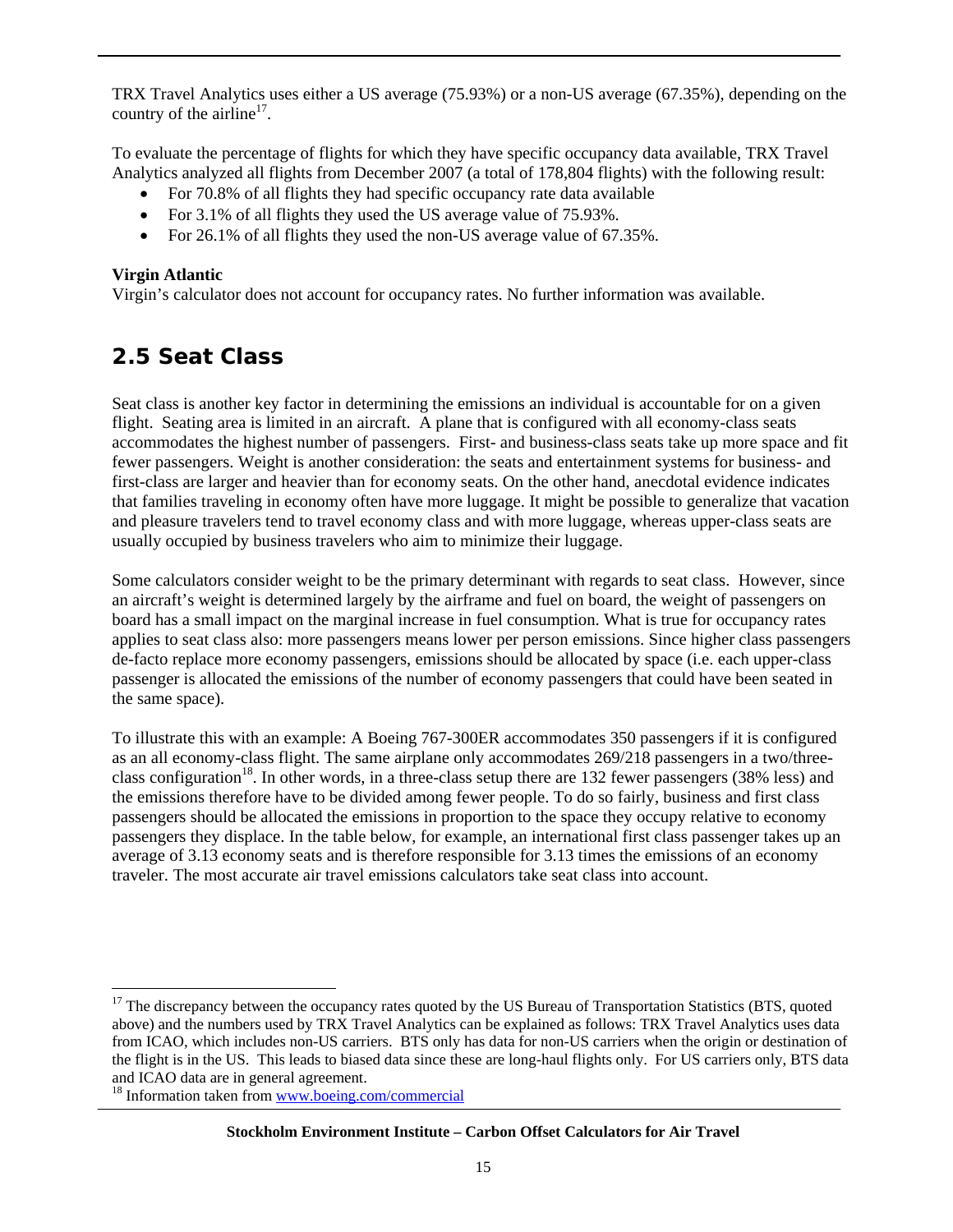#### **Table 3: Average Seat Room Based on Seat Class\***

| <b>Seat Class</b>                | Average<br><b>Seat Pitch</b><br>(inches) | Average<br><b>Seat</b><br>Width<br>(inches) | <b>Smallest</b><br><b>Seat Area</b><br>(square<br>inches) | Largest<br><b>Seat</b><br>Area<br>(square<br>inches) | Average<br>Area<br>(square<br>inches) | <b>Average Area</b><br>as Percentage<br>of Economy<br><b>Class</b> |
|----------------------------------|------------------------------------------|---------------------------------------------|-----------------------------------------------------------|------------------------------------------------------|---------------------------------------|--------------------------------------------------------------------|
| <b>U.S. Domestic Economy</b>     | 31.8                                     | 17.4                                        | 520                                                       | 648                                                  | 554                                   | 100%                                                               |
| <b>International Economy</b>     | 32.2                                     | 17.3                                        | 512                                                       | 630                                                  | 555                                   | 100%                                                               |
| <b>Premium Economy</b>           | 38.5                                     | 18.9                                        | 677                                                       | 1029                                                 | 729                                   | 131%                                                               |
| U.S. Domestic First/             |                                          |                                             |                                                           |                                                      |                                       | 147%                                                               |
| <b>Business Class</b>            | 40.0                                     | 20.4                                        | 663                                                       | 1462                                                 | 816                                   |                                                                    |
| International or Long-Haul       |                                          |                                             |                                                           |                                                      |                                       | 210%                                                               |
| <b>Business Class**</b>          | 57.6                                     | 20.4                                        | 684                                                       | 2054                                                 | 1163                                  |                                                                    |
| <b>International First Class</b> | 77.9                                     | 22.3                                        | 1160                                                      | 2485                                                 | 1735                                  | 313%                                                               |

\* calculations based on information from http://www.seatguru.com/

\*\* does not include suites (mini-cabins that include flat bed, work station, and TV)

#### **Comments by atmosfair and TRX Travel Analytics:**

Both atmosfair and TRX Travel Analytics comment on seat configuration. Please see their appendices for more details.

#### *Calculator Profiles for Seat Class*

#### **Atmosfair**

Atmosfair's calculator offers three seat options: economy, business, and first class. Atmosfair's emissions calculator assumes an average number of seats for a particular aircraft (calculated with data from the main German airlines in 2002). For airlines that are not representative of flights with German airlines, but also operate to and from Germany, an average is used based on manufacturers' standard seating configurations according to *Jane's 1990-2003: All the World's Aircraft* and *JP Airline-Fleets International 2007* (Atmosfair, 2007). The seat pitch and widths of equipment from various carriers is calculated from data available online at www.SeatGuru.com. Atmosfair then applies the following multipliers:

- Economy Class  $= 0.8$
- Business Class  $= 1.5$
- First Class  $= 2$

If a customer does not indicate seat class, a factor of 1 is used, representing the average space requirements of a passenger in a generic three class flight (Atmosfair, 2007).

#### **TRX Travel Analytics**

TRX Travel Analytics uses the OAG Schedules database to determine the number of seats on a flight, and the OAG Fleet database to determine the distribution of seats among the various cabins (OAG Back Aviation Solutions, 2007). The seat pitch and widths of equipment from various carriers is calculated from data available online at www.SeatGuru.com. TRX Travel Analytics breaks seat class down into four types. If there are multiple seating configurations for an aircraft, TRX Travel Analytics uses an average - weighted by the number of aircraft - of the different configurations. When no specific data for a flight is available, average values based on the class of equipment are used.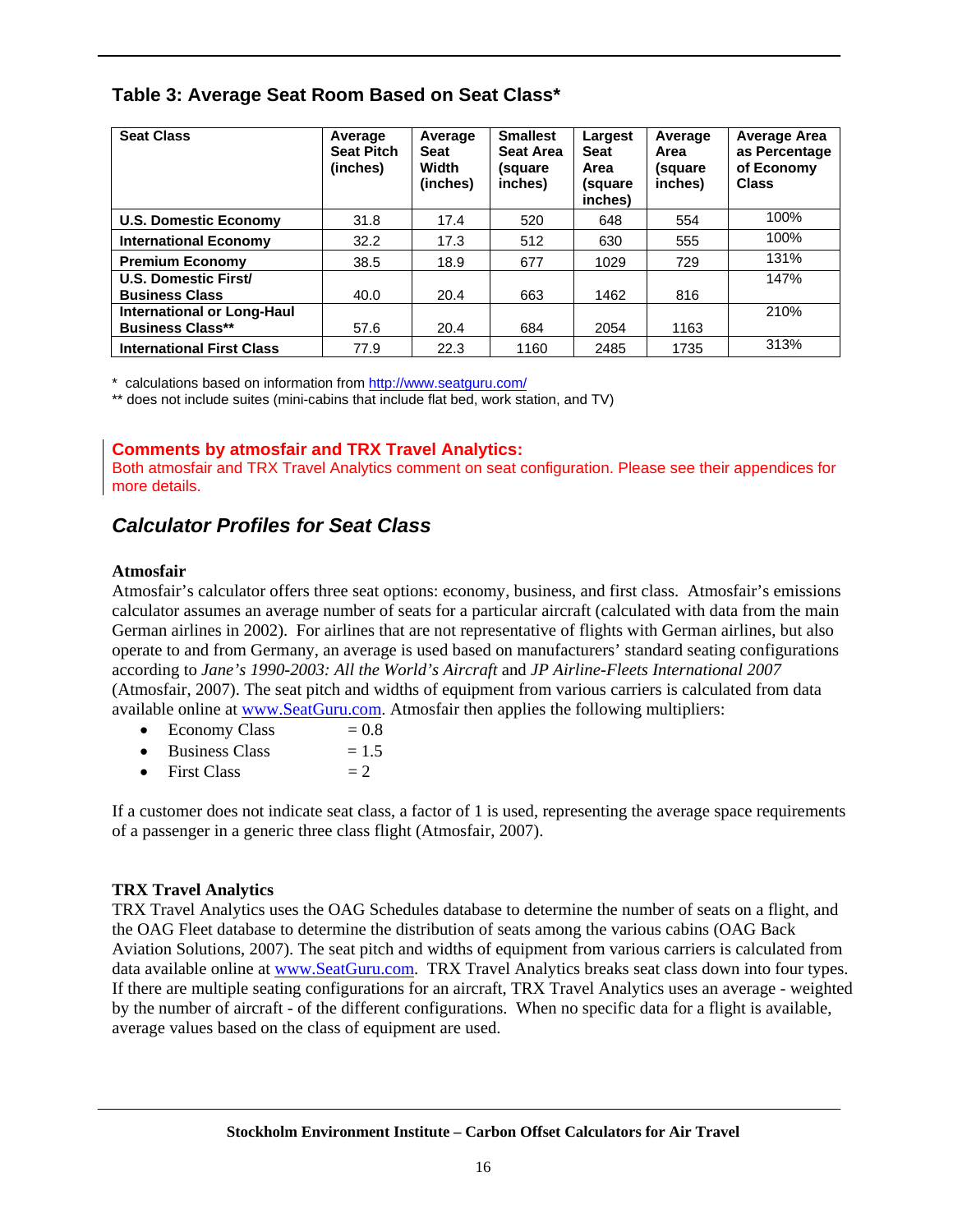Where equipment class is unknown, overall averages for cabins of narrow-bodied jets are used:

- Economy Class  $= 1.00$
- Premium Economy Class  $= 1.13$
- Business Class  $= 2.04$
- First Class  $= 2.69$

#### **Virgin Atlantic**

 $\overline{a}$ 

Virgin bases its calculations on weight rather than seat space, arguing that seat classes other than economy include a higher baggage limit<sup>19</sup> and involve larger seats that weigh more and include more sophisticated (and therefore heavier) entertainment systems. Virgin uses the number of seats in each seat class for a given route and multiplies it by seat weight, then adds that total to the 100kg (220 lbs) standard amount for each passenger's weight plus luggage. The authors were unable to obtain details on how Virgin Atlantics calculates seat class emissions or to find out why Virgin Atlantics chose to distinguish seat class by weight.

# **3. Calculator Comparison & Conclusions**

This last chapter examines and compares the three calculators. Table 4 summarizes the different parameters that each calculator is based on. Table 5 summarizes the input and output parameters of each calculator. The input parameters refer to the variables that a user can enter into an emissions calculator. The output parameters refer to the information that is conveyed to the user once the emissions have been calculated.

Three travel routes are then used to compare emissions calculation results for the three calculators and the UK's Department for Environment, Food and Rural Affairs (DEFRA) multiplier for air travel emissions calculations. The DEFRA multiplier was included in the comparison because it is widely used by government agencies and private entities to calculate air travel emissions. DEFRA recommends the following multipliers for calculating emissions from air travel:

- $\bullet$  0. 11 kg of CO2 per person kilometer for long haul flights. This factor refers to a 5,000 km / 3,106 mile journey on a typical 450 seat capacity aircraft with a 70% occupancy rate.
- $\bullet$  0.15 kg of CO2 per person kilometer for short haul flights. This factor refers to a 500 km / 310 mile journey on a typical 128 seat capacity aircraft with a 65% occupancy rate.

(DEFRA, 2005)

The last section includes the authors' comments and opinions of each of the evaluated calculators and concludes with final remarks about the issues and the quality of air travel emissions calculators in general.

<sup>&</sup>lt;sup>19</sup> As mentioned above, despite the higher baggage limit in upper class, it is unclear if upper-class passengers bring more luggage on board. Anecdotal evidence would suggest the opposite.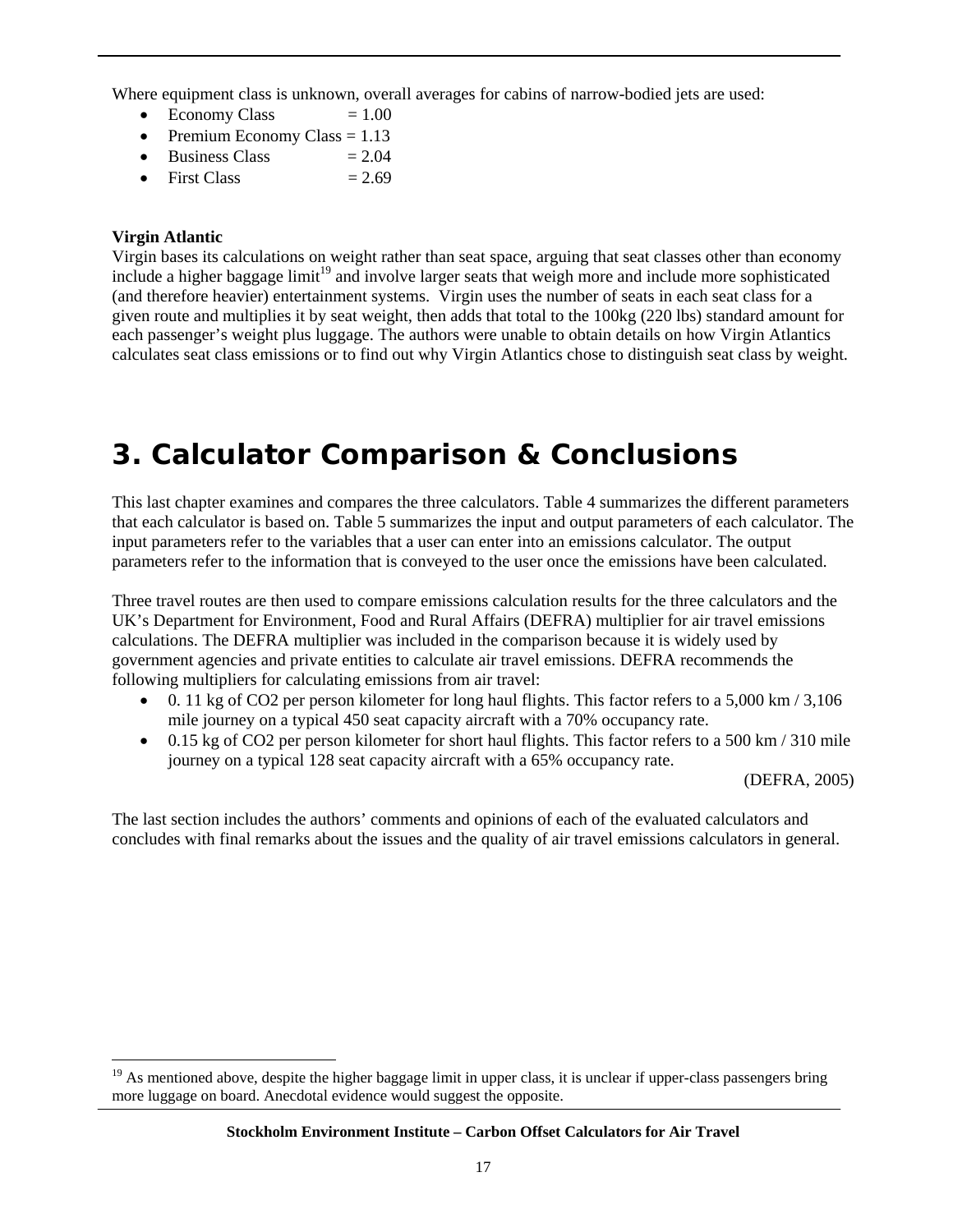# **3.1 Input and Output Parameters of Offset Calculators**

#### **Table 4: Emissions Calculator Parameters**

 $\overline{a}$ 

|                                                   | atmosfair                                                                                                                                                                        | <b>TRX Travel Analytics</b>                                                                                                                                                                                                       | <b>Virgin Atlantic</b>                                                                                                           | <b>DEFRA</b>                                                          |
|---------------------------------------------------|----------------------------------------------------------------------------------------------------------------------------------------------------------------------------------|-----------------------------------------------------------------------------------------------------------------------------------------------------------------------------------------------------------------------------------|----------------------------------------------------------------------------------------------------------------------------------|-----------------------------------------------------------------------|
| Non-CO <sub>2</sub><br>multiplier<br>$(RFI)^{20}$ | Yes: 1-3 for long haul <sup>21</sup> ;<br>no multiplier for distances<br>less than 500 km                                                                                        | Optional: 1 or 2.7                                                                                                                                                                                                                | <b>No</b>                                                                                                                        | No.                                                                   |
| Aircraft<br>model                                 | Optional: Fuel burn rate<br>data for 47 aircraft<br>available.                                                                                                                   | Yes: Fuel burn rate data for<br>180 aircraft available. Data<br>updated yearly.                                                                                                                                                   | Use of fuel<br>consumption data of<br>Virgin Atlantic fleet;<br>unclear what data is<br>used for non-Virgin<br>Atlantic flights. | <b>No</b>                                                             |
| <b>Routing and</b><br>delays                      | Yes: adds 1kg of extra<br>fuel per passenger for<br>holding delays and 2.5 kg<br>for taxiing, in addition<br>adds 50 km to each trip<br>for rerouting.                           | Yes: multiplier of 1.07 for US<br>domestic flights; 1.10 for<br>intra- European flights;<br>Other short haul flights:<br>1.085. Long haul flights:<br>decreases multiplier by 0.01<br>for every 1,000 miles, from<br>1.07 to 1.01 | Not applicable since<br>calculations are based<br>on actual fuel use data.                                                       | <b>No</b>                                                             |
|                                                   | atmosfair                                                                                                                                                                        | <b>TRX Travel Analytics</b>                                                                                                                                                                                                       | <b>Virgin Atlantic</b>                                                                                                           | <b>DEFRA</b>                                                          |
| Cargo                                             | Yes: 2% marginal fuel<br>increase due to cargo<br>subtracted                                                                                                                     | Yes: emissions assigned<br>weight, flight specific data<br>when available. Otherwise<br>averages of narrow-body<br>jets: 1.7% cargo; wide-body<br>jets: 19.9% cargo.                                                              | Yes: emissions<br>assigned weigh, exact<br>calculations unknown                                                                  | <b>No</b>                                                             |
| <b>Seat Class</b>                                 | Optional: 3 classes<br>calculated by space.<br>Multipliers of:<br>$E_{\text{conomy}} = 0.8$<br>Business = $1.5$<br>$First = 2.0$<br>If no class is specified,<br>multiplier $=1$ | Yes: up to 4 classes<br>calculated by space, flight<br>specific data when available.<br>Otherwise multipliers of:<br>$E_{\text{conomy}} = 1.00$<br>Premium Econ Class = 1.13<br>Business = $2.04$<br>$First = 2.69$               | Yes: calculated by<br>weight, 4 classes, exact<br>calculations unknown                                                           | <b>No</b>                                                             |
| Occupancy<br>Rate                                 | Yes: averages used:<br>Germany 60%, EU 62%,<br>intercontinental traffic<br>75%, charter flights 80%                                                                              | Yes: Airline specific data<br>when available, otherwise<br>averages used:<br>US 75.93%, non-US 67.35%                                                                                                                             | <b>No</b>                                                                                                                        | Yes:<br>Averages of<br>70% for long<br>haul; 65%<br>for short<br>haul |

<sup>&</sup>lt;sup>20</sup> Radiative Forcing Index (RFI) is usually referred to as the multiplier that includes non-CO<sub>2</sub> warming effects. See second paper in this series (forthcoming, summer 2008). Strictly speaking, the RFI multiplier does not deliver  $CO<sub>2</sub>$ equivalent emissions, since it does not have Global Warming Potential. Atmosfair, for example, labels the emissions as "CO<sub>2</sub> emissions that would have a similar warming effect as the total aircraft emissions" (Brockhagen, e-mail April 6, 2008)

 $21$  Atmosfair applies a multiplier of 3 for emissions above 9000 m altitude and a multiplier of 1 for all emissions below 9000m altitude. The factor is adjusted according to the actual altitude. Hence, the "average RFI" for a flight depends on the aircraft type and the flown distance, and varies from 1 -3 (Brockhagen, personal communication).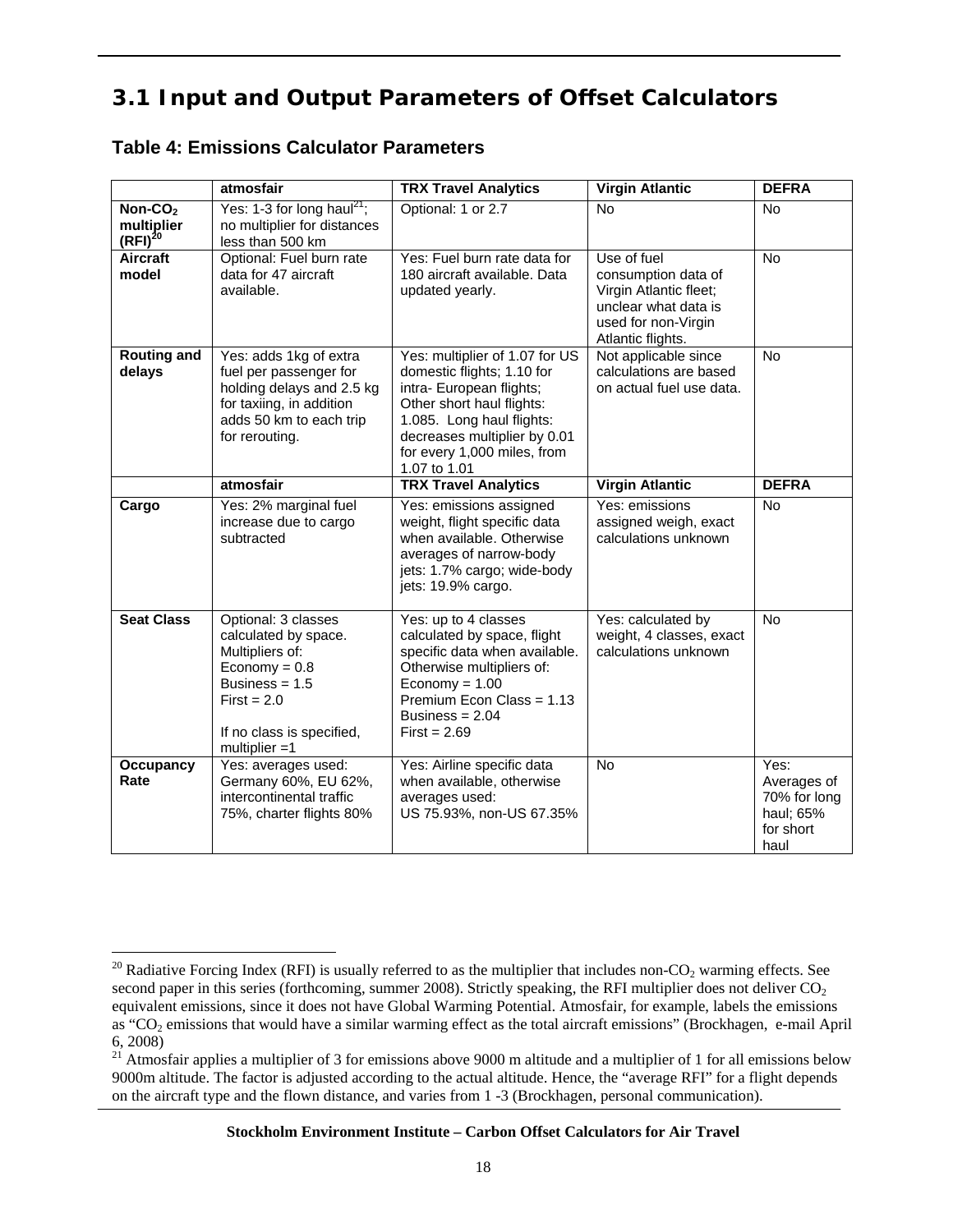|                                     | atmosfair                                                                                                                                                                                                                                                                             | <b>TRX Travel Analytics</b>                                                                                                                                                                                                                              | <b>Virgin Atlantic</b>                                                                           | <b>DEFRA</b>              |
|-------------------------------------|---------------------------------------------------------------------------------------------------------------------------------------------------------------------------------------------------------------------------------------------------------------------------------------|----------------------------------------------------------------------------------------------------------------------------------------------------------------------------------------------------------------------------------------------------------|--------------------------------------------------------------------------------------------------|---------------------------|
| Inputs into<br>calculator           | $\bullet$ City pair<br>• Seat class (optional)<br>• Aircraft type (optional)<br>• Scheduled or charter<br>flight (optional)<br>• Stop over (optional)<br>• Round trip or one way<br>• Number of trips<br>• Number of travelers                                                        | • City pair (for existing<br>destinations; each<br>stopover has to be<br>calculated separately)<br>• Airline (optional)<br>• Multiplier for non-CO <sub>2</sub><br>impacts (2.7 or 1)<br>• Round trip or one way<br>• Price per ton of offset            | • City pair<br>• Seat class<br>• Round trip or one<br>way<br>• Number of travelers               | • Distance                |
| <b>Calculator</b><br><b>Outputs</b> | $\bullet$ Distance<br>• Seat class, if specified<br>$\bullet$ CO <sub>2</sub> e (including<br>multiplier)<br>• Comparisons of<br>emissions with other<br>activities such as<br>driving for a year,<br>yearly emissions of<br>average Indian.<br>• Cost to offset through<br>Atmosfair | • Distance<br>• All seat classes<br>$\bullet$ CO <sub>2</sub> e emissions (multiplier<br>optional)<br>• Flight schedule<br>• Carrier airline<br>• Operator airline<br>• Equipment Code (aircraft<br>type)<br>• Cost to offset (based on<br>chosen price) | • Distance<br>• Seat class<br>$\bullet$ CO <sub>2</sub><br>• Cost to offset through<br>myclimate | $\bullet$ CO <sub>2</sub> |

#### **Table 5: Emissions Calculator Input and Output Parameters**

# **3.2 Air Travel Examples<sup>22</sup>**

The following analysis focuses on  $CO<sub>2</sub>$  emissions calculations only. In other words, non- $CO<sub>2</sub>$  effects (often referred to as *Radiative Forcing Index* (RFI) or *multiplier*), which are discussed in the second paper of this series, are not included. The discussion about the use of a multiplier is important. Our choice to remove it from this analysis does not imply that non-CO<sub>2</sub> warming effects from air travel should be ignored. Rather, it was removed to enable a comparison of how the parameters examined in this paper influence the results. Of the calculators discussed here, only the Atmosfair calculator automatically includes a multiplier. This multiplier has been removed from the examples below<sup>23</sup>. TRX Travel Analytics offers an optional multiplier of 2.7, whereas Virgin Atlantic and DEFRA do not include a multiplier.

 $\overline{a}$  $^{22}$  All examples were calculated on  $2/21/2008$ , except for Atmosfair (see footnote 23).

<sup>&</sup>lt;sup>23</sup> Atmosfair applies the multiplier to the emissions above 9 km altitude. Depending on the aircraft type, this multiplier is hence only applied to about 50% of the emissions for a flight of 500 km, and to about 90% for a flight of 10.000 km . For this reason, Atmosfair provided us with the numbers for the three examples used in these graphs (Brockhagen, personal communication).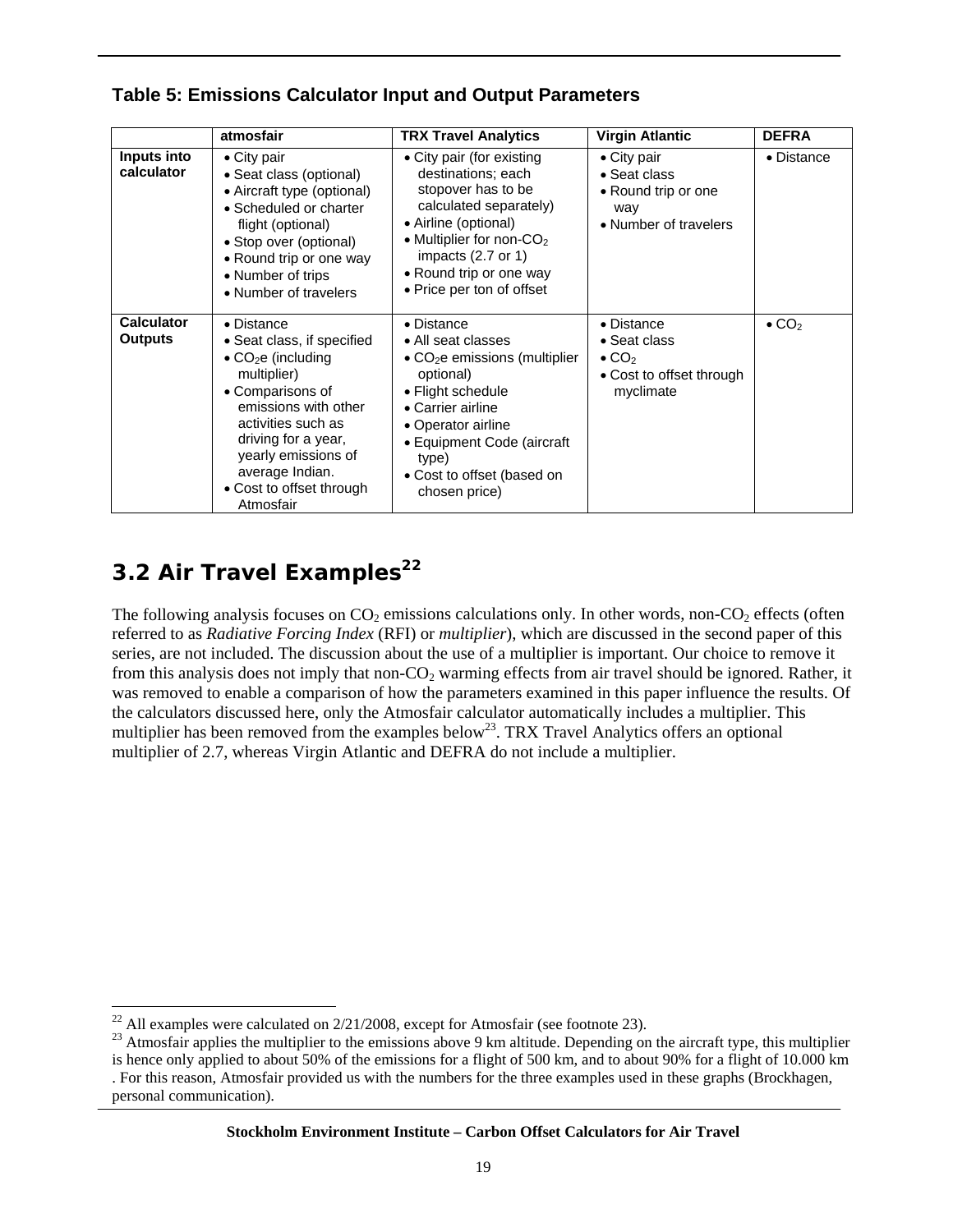#### **Graph 1: Calculated Distance**

Graph 1 shows that the calculated distances of three trips are very similar for all three calculators.



#### **Flight Example 1: London – Hong Kong – London Fight Example 2: London – NYC – London**

For the first two examples, it was assumed that the Virgin Atlantic calculations for this trip are based on Virgin Atlantics fuel consumption data. To allow for comparisons, Virgin Atlantic flights were also used for the TRX Travel Analytics calculations. For Atmosfair, a generic carrier was chosen because Atmosfair does not allow for a particular airline carrier to be selected, and the type of aircraft for these Virgin Atlantic flights was unknown. DEFRA does not distinguish between seat classes.



## **Graph 2: Example 1: London – Hong Kong - London**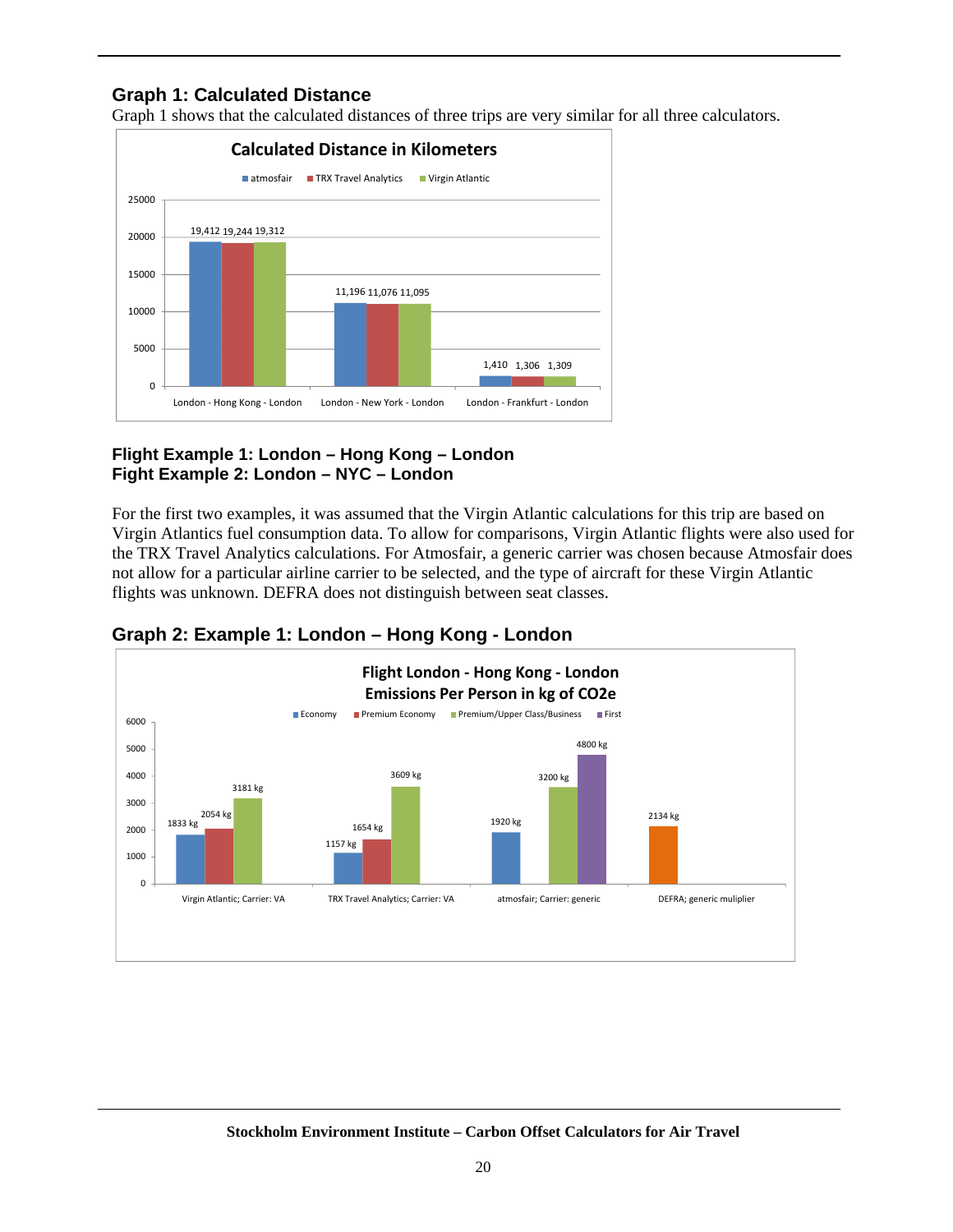

**Graph 3: Example 2: London – New York – London** 

Graph 3 shows emission averages from each the calculators in red. Virgin Atlantic uses two aircraft models on that route that have different emissions associated with them (see section on Aircraft Model). In its calculator, Virgin averages the emissions of these two aircraft models. TRX Travel Analytics, on the other hand, calculates the emissions for each of the two aircraft models. The blue bar shows the emissions of the more efficient model. The green bar shows the emissions of the less efficient model.

#### **Discussion**

The results vary considerably from calculator to calculator:

- In the first example, the results for an economy seat vary by a factor of 1.7; TRX Travel Analytics calculates 1157 kg, whereas Atmosfair calculates 1920 kg.
- In the second example, the results for an economy seat also vary by a factor of 1.7; TRX Travel Analytics calculates 644 kg, whereas Virgin Atlantics calculates 1086 kg.

Seat class calculated by space requirement has a disproportionate impact on emissions:

- In both examples TRX Travel Analytics has the largest spread between seat classes (over 300%). The highest emissions (3609 kg/2390 kg TRX Travel Analytics, business class) are over three times as high as the lowest emissions (1157kg/644 kg TRX Travel Analytics, economy class).
- Virgin Atlantic's results for a business class traveler are only 1.7 times larger than for an economy traveler. This can probably be explained by the fact that Virgin Atlantic bases its seat class distinctions on weight. The difference between economy and upper classes in both examples is therefore less pronounced than if the emissions were assigned by space requirement.

#### **Both atmosfair and TRX Travel Analytics have commented on this example, please see Appendix 2 for their discussion.**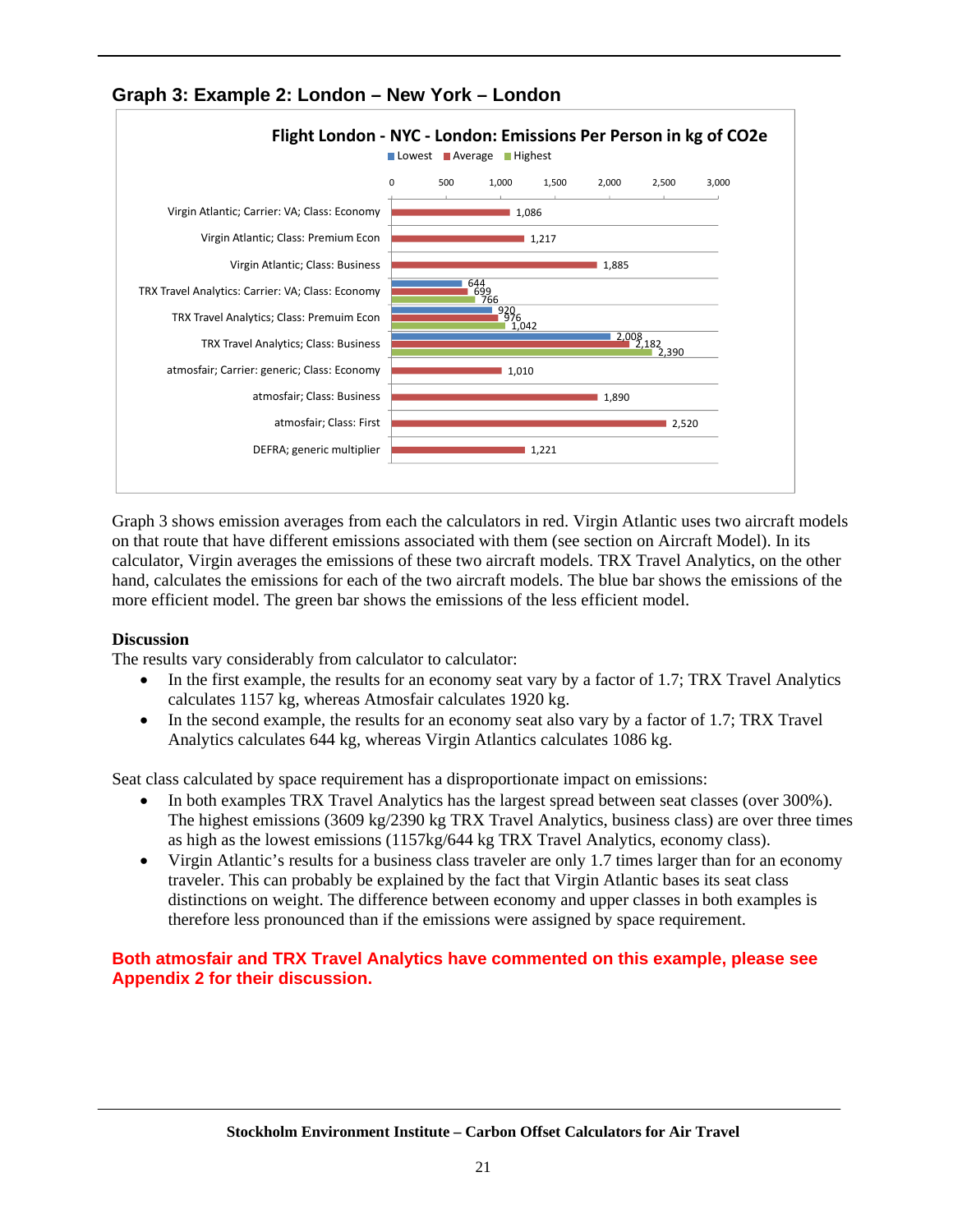#### **Example 3: London – Frankfurt – London**

In this example, the TRX Travel Analytics calculator was used to compare emissions from the three different carriers that service this route (British Airlines, Lufthansa, and United Airlines). Because these carriers use different aircraft models and engine types, the emissions of the flights vary. The blue bars show the emissions of the most efficient aircraft model for each carrier, while the green bars show the emissions of the least efficient aircraft model for each carrier. The other calculators were also used: the red bars show averages.



#### **Graph 4: London – Frankfurt – London**

#### **Discussion:**

The results show significant differences between the aircrafts. According to the TRX Travel Analytics calculator, the emissions for the least efficient economy seat (190 kg, BA) are 194% higher than the most efficient economy seat (98 kg, UA). The emissions for the least efficient business seat (399 kg, BA) are 202% higher than the most efficient business seat (198 kg, UA).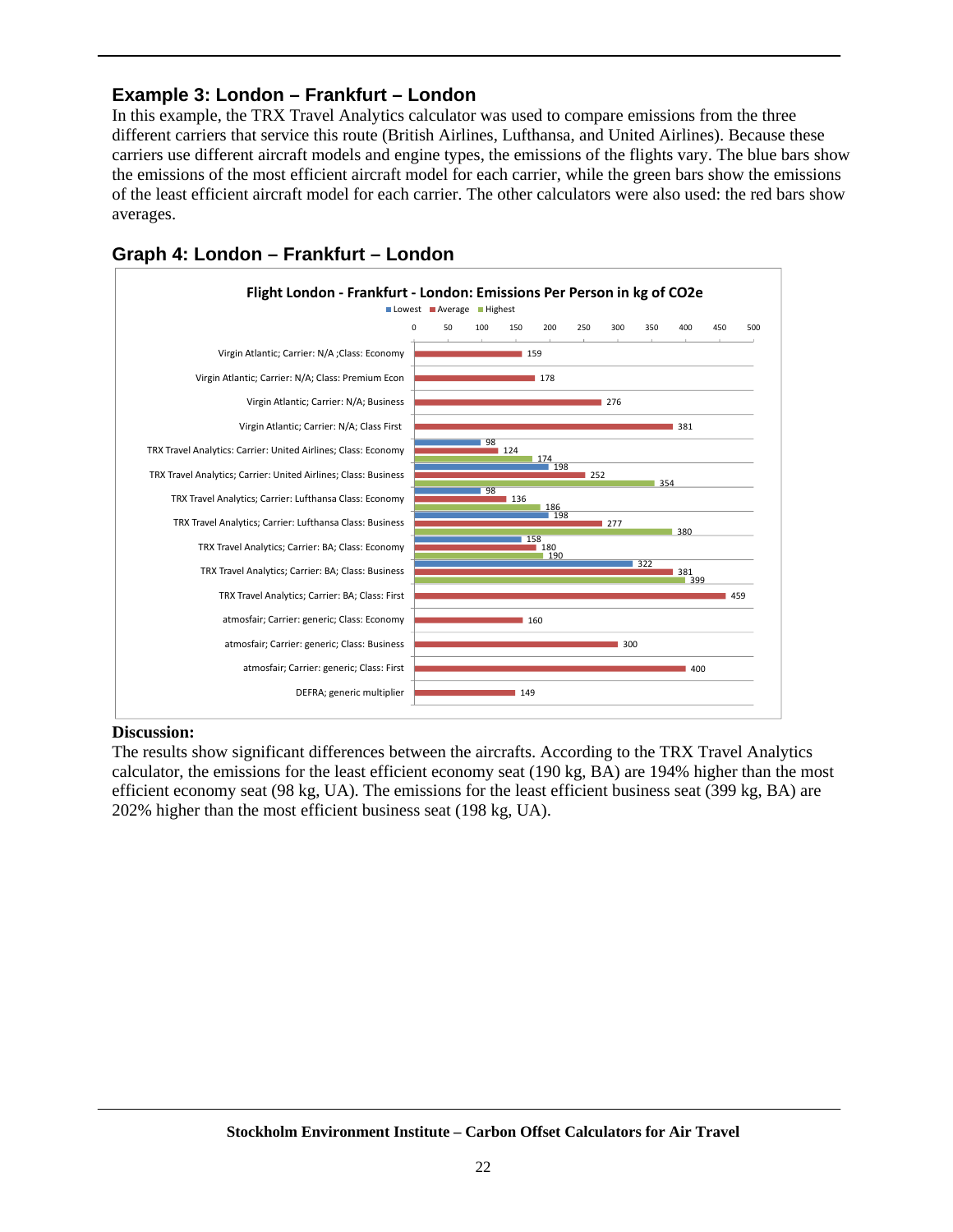# **3.2 Comments on the Evaluated Calculators**

#### **Atmosfair**

Atmosfair developed one of the first air travel emissions calculators for offsets and provides in-depth background information. It also includes valuable information about other activities and their associated GHG emissions, which helps consumers put their air travel emissions in perspective. Although the authors approve of the transparency and level of detail included in the calculator, they conclude that the Atmosfair calculator could be improved in several ways:

- Atmosfair accounts for non-passenger cargo by subtracting the marginal increase in fuel use. It would be more correct to assume that cargo would be transported by air anyway and therefore emissions should be allocated proportionally to the weight of cargo and passengers with luggage.
- Atmosfair reports that it has updated its calculator twice since 2005. But many of Atmosfair's data sources seem to be a few years old and do not seem to be updated regularly. It is unclear how much this affects the accuracy of the calculations, but it certainly would be better if data sources were updated more frequently.

#### **TRX Travel Analytics**

TRX Travel Analytics developed its calculator in 2006. The website provides in-depth information about the data sources and metrics used for the calculator. For this and the following reasons, the authors rated the quality of the TRX Travel Analytics calculator as high. It is the best of the three evaluated calculators and is likely the best currently available air travel  $CO<sub>2</sub>$  emissions calculator:

- The calculator is based on extensive data sets and accounts for the largest number of parameters.
- Data sets are updated regularly.
- Because the calculator distinguishes between different carriers, it enables travelers to choose the most efficient carrier ahead of time.

#### **Both atmosfair and TRX travel analytics have commented extensively on this paper. Most relevant to the author is the discussion elaborated on p. 7:**

**Point of Discussion 1: Does increased specificity lead to increased accuracy?** 

#### **For details, please see, p. 7 and both appendices.**

#### **Virgin Atlantic**

Virgin Atlantic is in the unique position of having access to actual fuel use, cargo, occupancy rate, etc. data. Virgin Atlantic is therefore in a great position to develop an accurate calculator. Yet the authors conclude that the Virgin Atlantic calculator could be improved in several ways:

- Virgin Atlantic calculates seat class emissions by weight. Allocation by space requirement would be a more accurate measure.
- Virgin Atlantic does not account for occupancy rates. This is a shortcoming of the calculator.
- Virgin Atlantic's calculator claims that it is based on actual company fuel use data. Yet the calculator also calculates non-Virgin Atlantic routes. It is unclear on what data Virgin Atlantic bases these calculations.
- Not much detail is available on the data and the underlying metrics that have been applied to develop the calculator. This makes it difficult to determine its accuracy.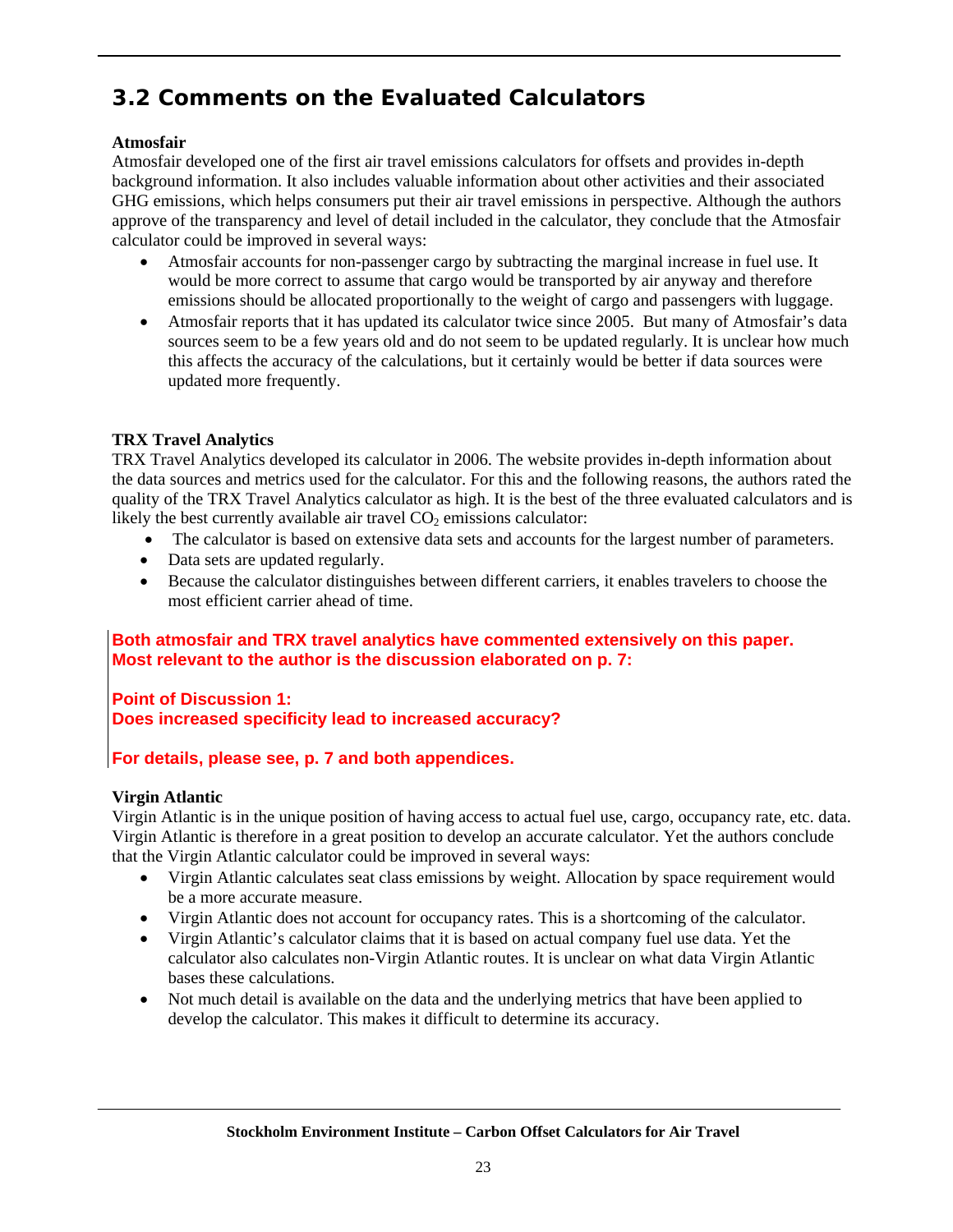## **3.3 Conclusions**

 $\overline{a}$ 

The impact of air travel on climate change is often a topic of debate. There are several reasons why it is important that air travel calculators are as accurate as possible:

GHG emissions calculations and offsetting are complex and require well-educated policy makers and an informed general public. Having calculators that give widely disparate results is confusing to the public and can impact willingness to reduce or offset emissions. Perhaps even more significantly, inaccurate emissions estimates from air travel could potentially lead to poorly designed policies. There has been much criticism of carbon offsetting and the associated carbon calculators. If public confidence in climate mitigation policies in general and offsetting in particular is to be strengthened, accurate information needs to be available for all sectors of the economy, including air travel.

It is disproportionally the wealthy that travel by air. Since the impacts of climate change will be felt disproportionally by the poor, this raises equity concerns. To set policies that address climate and equity concerns,<sup>24</sup> it is necessary to know the full extent of climate impacts from aviation.

On an individual level, travelers who strive to minimize and/or offset their impacts need to be able to accurately calculate their emissions. For example, knowing how much greater the emissions from an upperclass seat are, a traveler might choose an economy seat instead.

This paper examined the aircraft parameters that are needed to calculate  $CO<sub>2</sub>$  emissions on a per person basis. Three air travel emissions calculators were analyzed in-depth. The travel example analysis revealed that results vary considerably among these calculators. It was impossible to pinpoint why the results varied so widely, yet the authors identified several areas where calculators could be improved.

The TRX Travel Analytics calculator was judged to be the best calculator currently available and known to the authors. Yet even the best calculators cannot be 100% accurate given the scientific uncertainties, lack of data availability, and unpredictability inherent in air travel. For example, as with cars, aircraft can be flown more or less efficiently. The slope an aircraft takes for its climb and landing approach affects its efficiency. Only if actual fuel use data is available can such behavioral strategies be quantified; otherwise calculators are unable to capture these effects.

Calculators should include disclosure statements about the precision of the calculations and the underlying assumptions and lists the data sources. In order to improve and maximize accuracy, calculators need to be updated regularly to keep up with the dynamics of the air travel industry and to integrate new research results and updated data sets.

Transparent and easy-to-use calculators that rely on the most current data are important tools that enable travelers to identify and compare their air travel emissions to other activities that contribute to their GHG footprint. They not only help consumers and companies to calculate how many carbon offsets they would have to purchase to compensate for their emissions, but more importantly can inform choices that reduce travel footprints, such as combining trips, avoiding upper-class seats, and opting for alternatives to travel such as video conferencing.

*This paper is the first in a series of two reports which examine the key factors that must be taken into account when calculating per capita air travel emissions for the purpose of carbon offsetting. The second paper will focus on how to account for non-CO<sub>2</sub> emissions from air travel (i.e. RFI multipliers).* 

<sup>24</sup> For an in-depth analysis of a potential climate and equity framework, see the *Greenhouse Development Rights Framework* (Baer et al 2007)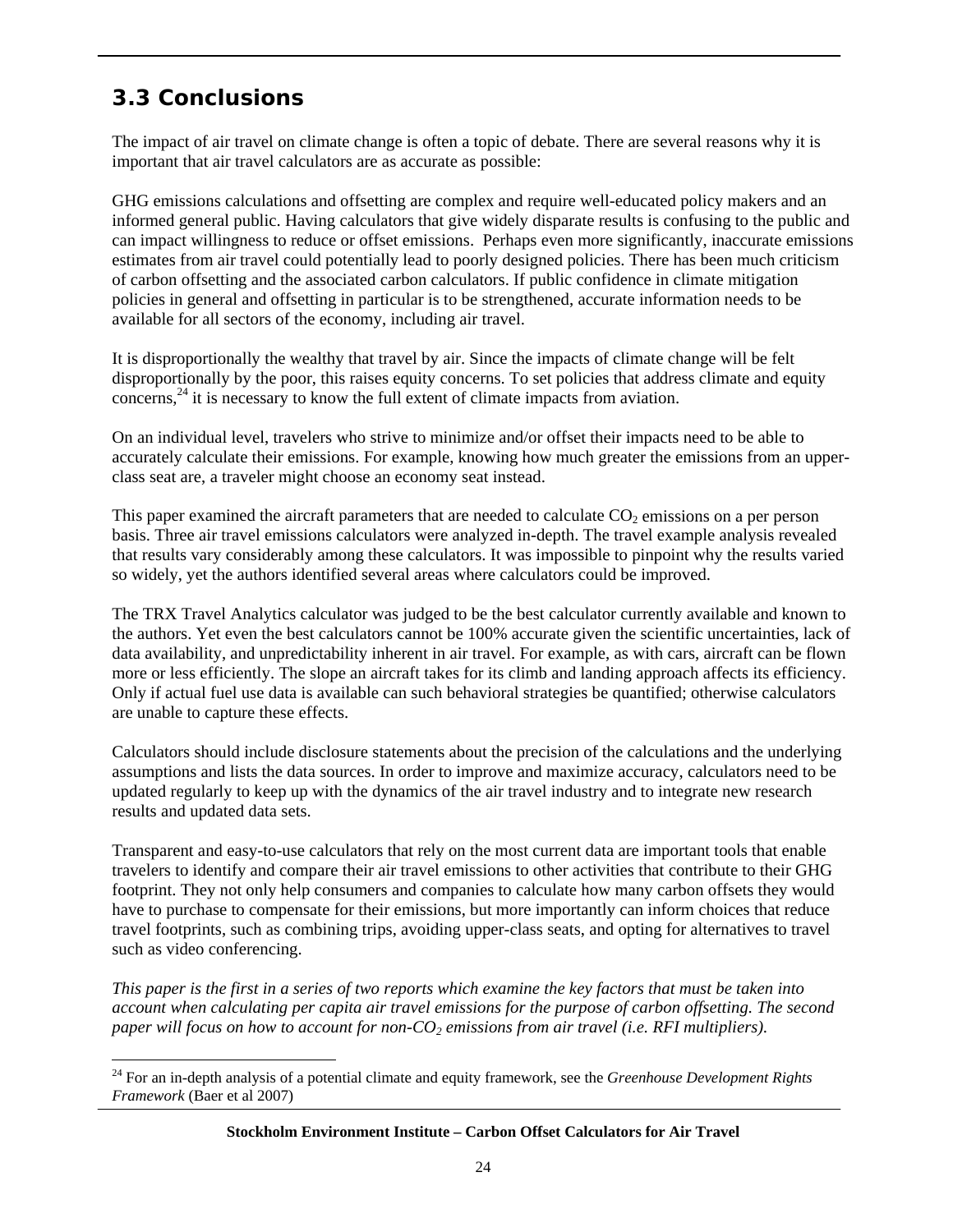## **References**

Airbus. (n. d.) Retrieved from http://www.airbus.com/en/aircraftfamilies

- Atmosfair. (2007). The emissions calculator. Available at http://www.atmosfair.de/index.php?id=27&L=3, accessed on 4-18-08
- Baer P., Athanasiou T. Kartha S. (2007). *The Greenhouse Development Rights Framework.* Christian Aid, Heinrich Boll Foundation. Available at http://www.ecoequity.org/GDRs/
- Bureau of Transportation Statistics (BTS), see United States Department of Transportation.
- DERFA. (2005) Guidelines for Reporting on GHG Emissions, Annex, updated July 2005, Available at http://www.defra.gov.uk/environment/business/envrp/pdf/envrpgas-annexes.pdf, accessed on 4-18- 08
- Gillespie, S. (2007). CO2 emissions model for air travel public documentation (v1.1). *TRX Travel Analytics,* December 13, 2007.
- Intergovernmental Panel on Climate Change (IPCC). (1999). In: Penner, J.E., Lister, D.H., Griggs, D.J., Dokken, D.J., & McFarland , M. (Eds.). Aviation and the global atmosphere: A special report of IPCC Working Groups I and III in collaboration with the Scientific Assessment Panel to the Montreal Protocol on Substances that Deplete the Ozone Layer. Cambridge University Press: Cambridge, UK. Available at http://www.grida.no/climate/ipcc/aviation/064.htm
- IPCC. (2007). Climate change 2007: The scientific basis. In *IPCC Fourth Assessment Report*.
- Kollmuss, A. , Bowell B. (2007) Voluntary Offsets For Air-Travel Carbon Emissions, Evaluations and Recommendations of Voluntary Offset Companies. Available at http://www.tufts.edu/tie/tci/pdf/TCI\_Carbon\_Offsets\_Paper\_April-2-07.pdf, accessed on 11-12-07
- OAG Back Aviation Solutions. (2007). Airline schedule and aircraft fleet databases. Available at http://www.backaviation.com/
- Royal Commission on Environmental Protection (RCEP). (2003). The environmental effects of civil aviation in flight: Special report. London: RCEP.
- TripAdvisor LLC. (2001-2008). *SeatGuru.* Available at http://www.seatguru.com/
- UNECE/EMEP Task Force on Emissions Inventories and Projections. (2006). *EMEP/CORINAIR Emission Inventory Guidebook 2006.* Available at http://reports.eea.europa.eu/EMEPCORINAIR4/en/B851vs2.4.pdf, and http://reports.eea.europa.eu/EMEPCORINAIR4/en/B851\_annex.zip
- United States Department of Transportation. (n.d.). *Research and Innovative Technology Administration: Bureau of Transportation Statistics.* Available at http://www.transtats.bts.gov/
- Virgin Atlantic Airlines. (n.d.) *How Did We Work Out the Costs?* Retrieved December 20, 2007 from https://virginatlantic.myclimate.org/calculations, accessed on 4-18-08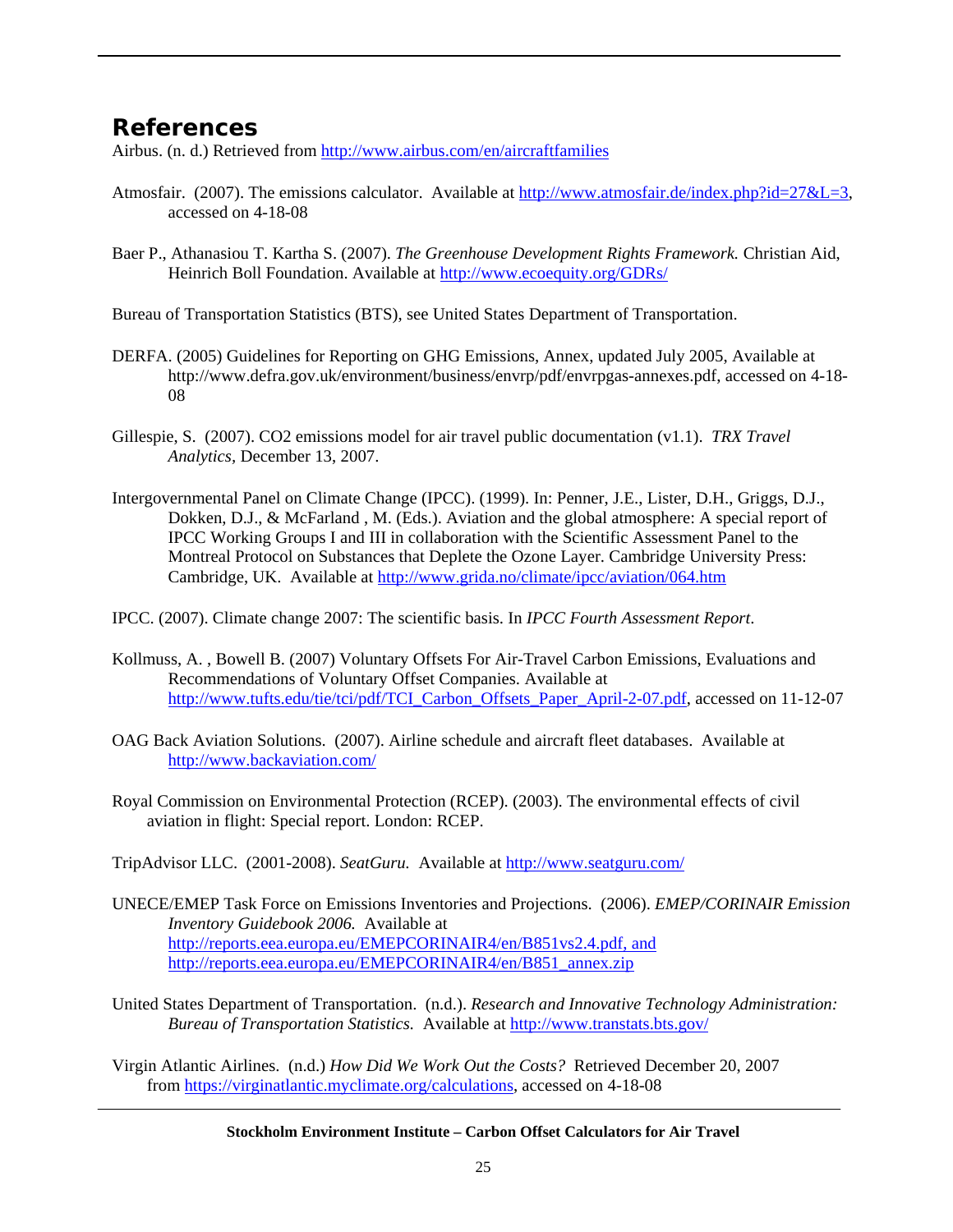World Resource Institute. (2004). Climate change, energy and transportation: Data and trends. Retrieved 5/1/2005 from http://docs.wri.org/wri\_co2comm\_2002\_business\_travel\_protected.xls

World Resource Institute. (2004). Climate change, energy and transportation: Data and trends. Retrieved 5/1, 2005 from http://docs.wri.org/wri\_co2comm\_2002\_business\_travel\_protected.xls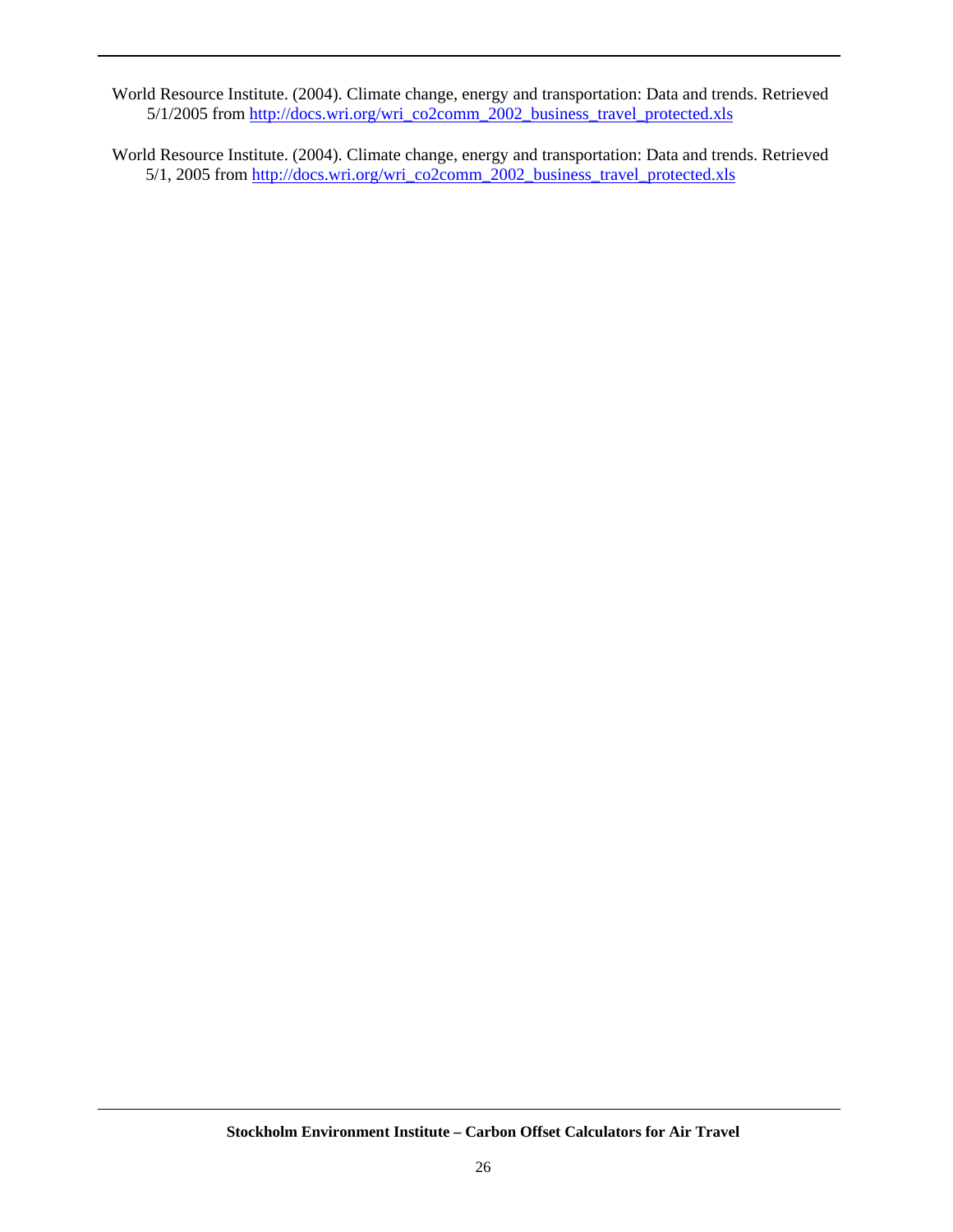## **Appendix A Commentary by Dietrich Brockhagen (atmosfair)**

May 20, 2008

This commentary has been written by Dietrich Brockhagen, atmosfair, on the emissions calculator paper written by Anja Kollmuss. It aims to show important points that are lacking in the current version of the emissions calculator paper.

**1. The factors considered in the calculator paper are not complete. Important factors are missing. This commentary compiles quantitative information for these factors, showing that they may be in fact more important than those factors discussed in the paper.** 

**2. There is pseudo accuracy, when important factors are addressed in detail and other equally or even more important factors are treated inadequately or are not covered at all. The claim of the paper that a calculator is the more accurate, the more detailed the data input is, can therefore not be sustained, if at the same time important factors are missing.** 

**3. As a result, airline specific emissions calculation is not possible with any of the current calculators. Any choice of an environmentally concerned passenger based on the TRX calculator may reward an airline which actually performs worse than the TRX top performer.** 

The sources referred in this paper are:

- 1. Corinair Data files
- 2. Mapping table of QinetiQ between representative and actual aircraft
- 3. AERO2K report, explaining i.a. the representative aircraft concept.
- 4. Jet\_engines\_specifications
- 5. Lufthansa presentation, showing numbers on fuel efficiency and maintenance
- 6. Tankering study of the Oeko-Institute

#### **1. Aircraft type, missing data**

Both TRX and atmosfair use similar data (atmosfair from QinetiQ and DLR, TRX from Corinair). Both are in so far similar that they are used in climate models to create a fuel use 3D - grid for air traffic. The idea is to reduce the over 300 aircraft type world fleet to less than 50 aircraft, the so called representative aircraft (see e.g. the IPCC 1999 report, or the ARERO2K project of the EU), in order to get complexity to a level that corresponds reasonably to the needs of the climate model. E.g. the A340-200 -300 and -600 are all represented by one aircraft a "A340". Others like the A340-500 are not even part of this. The representative aircraft have been chosen by their statistical weights (see attached AERO2K report and the Excel table, providing the QinetiQ mapping between 47 representative and 300 normal planes)).

This approach is good enough for a fuel data base for a climate model (because if coupled with international flight plans, you get a full 3D fuel inventory). However, it is too rough to allow for an airline comparison. The difference between the specific types of an aircraft like the A340 is however enormous: e.g. the A340- 500 is the record holding long distance aircraft, flying up to 16.600 km non-stop (e.g. Singapore Airlines). This comes at the trade-off that fuel capacity had to be increased by 50% compared to the A340-300 and only about 180 passengers can be transported, compared to the normal >300 passengers. In order to shorten travel time, Rolls Royce Trent Turbofans engines are used, providing more thrust. Fuel consumption per passenger is increased because of the additional fuel weight to carry, fewer passengers and the higher speed.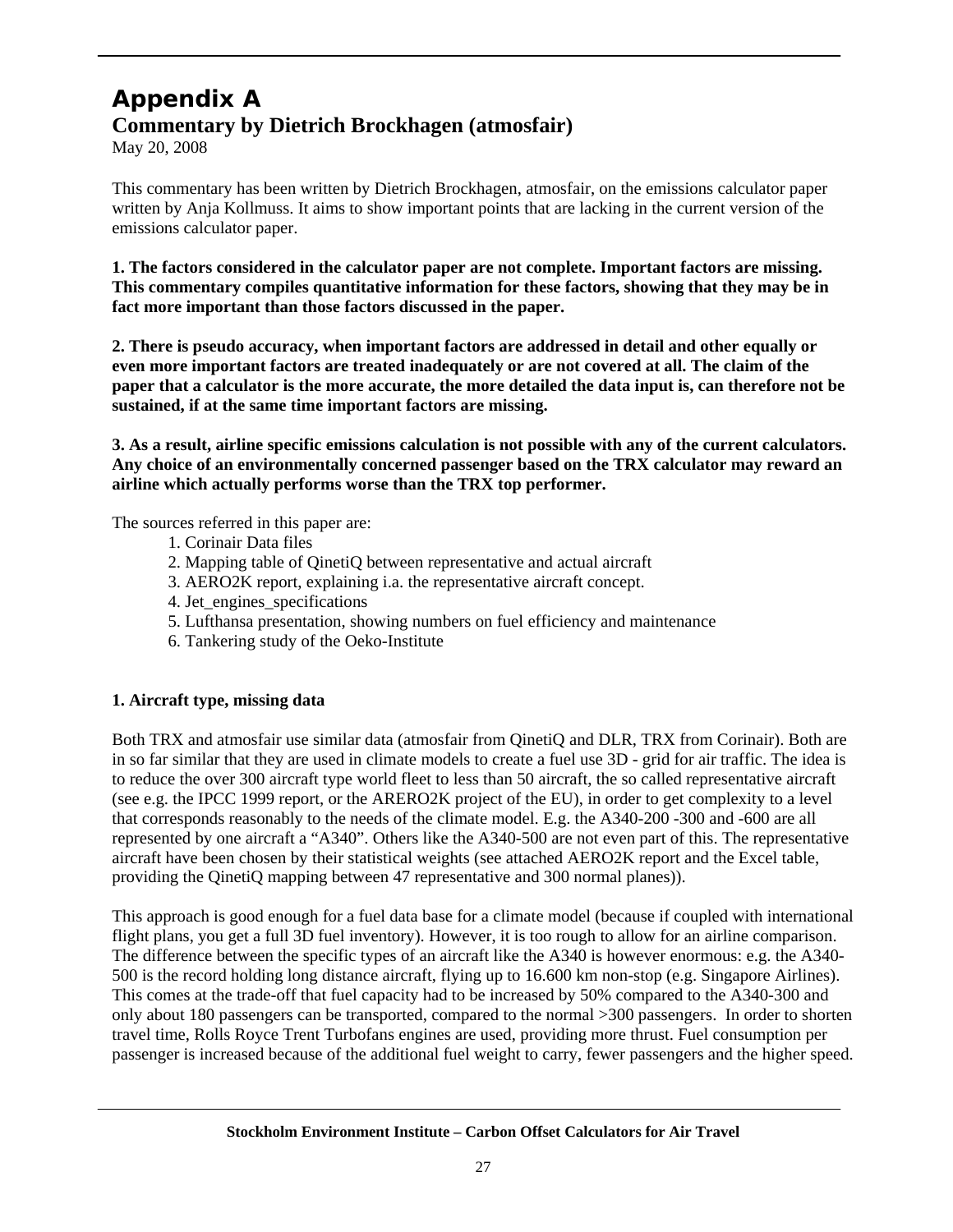Every aircraft type has its own optimisation philosophy (optimised in the first place e.g. for a certain distance, or passenger capacity, or speed, or fuel consumption). Because of burdensome technical approval procedures, it is common industry practice to derive different plane models from one basis version. This means that the body and wings are shortened or lengthened and engine types and fuel capacity are adapted. However, fuel economy differs much between the different aircraft models. E.g. within the most popular Boeing 737 family, there are more than 20 models (737-100, 200, 300, 400, 500, 600, 700, 800, 900) and variants (e.g. winglets). For a german documentation on the B737 family, see

hwww.airliners.de/industrie/flugzeuglexikon/description.php?aircraftid=36&manufacturerid=2 However, all these different models are presented by only 2 generic aircraft in Corinair (used by TRX) and 6 generic aircraft by QinetiQ / DLR (used by atmosfair). The difference in specific fuel consumption is shown in the table below:

| Aircraft | Used by Atmosfair | Used by TRX |
|----------|-------------------|-------------|
| B737-100 |                   |             |
| B737-200 | 4,45 1 / 100 Pkm  |             |
| B737-300 | 3,641/100 Pkm     |             |
| B737-400 | 3,301/100 Pkm     |             |
| B737-500 | 4,501/100 Pkm     |             |
| B737-600 | 4,02 1/100 Pkm    |             |
| B737-800 | 3,271/100 Pkm     |             |
| B737-900 |                   |             |

Source: atmosfair, derived from QinetiQ/DLR, assuming standard seating (Jane`s), 80% load factor, on a 4000 kilometre flight.

The B737 is the most built aircraft of the world. Note that the difference between the best and worst fuel efficiency is almost 40%! While the B737-100 to 500 series are old (all had their first flights before 1990), today many fleets, especially the budget airlines, predominantly use the B737 -600 to 900 (so called "Next Generation"), e.g. Easy Jet (100%) and Air Berlin (80%), which are almost a new construction and much more fuel efficient than the "old" ones. In summer 1999 the last B737-500 was delivered, since then only B737-Next Generation (600-900) were delivered (see Boeing Website). This indicates that the differences shown in the above table are relevant in reality, since the TRX calculator only applies the old B737 models as representative aircraft, whereas some airlines have predominantly Next Generation.

Similar results can be obtained for e.g. the B747 family (-100, -200, -400), or the different Airbus families. This is why atmosfair does not claim to have exact data for those 300 aircraft types (see attached AERO2K report) that are covered by its representative aircraft.

In the paper, in example 1, the TRX calculator shows that the flight from London to HongKong would be a A340-600 for Virgin. However, for this aircraft, TRX does not have data, but only for a A340. However, the A340-600 is the longest plane in the world and differs much from the "representative" A340.

*Conclusion: By just using those less than 50 representative aircraft, neither TRX nor atmosfair are capable of calculating an airline specific fuel consumption, because neither has data for the exact type of aircraft used. This result also contrasts the claimed accuracy e.g. with regard to seating classes: If you do not know the exact plane type, how can you then use an exact seating?* 

#### **2. Accuracy, missing information for ranking airlines**

The report seems to take the assumption that the more input data are fed to the calculator, the more precise the result will be. But this is not necessarily true. This is because there are factors, which are not captured by any calculator, but which may be decisive when it comes to the comparison of different airlines: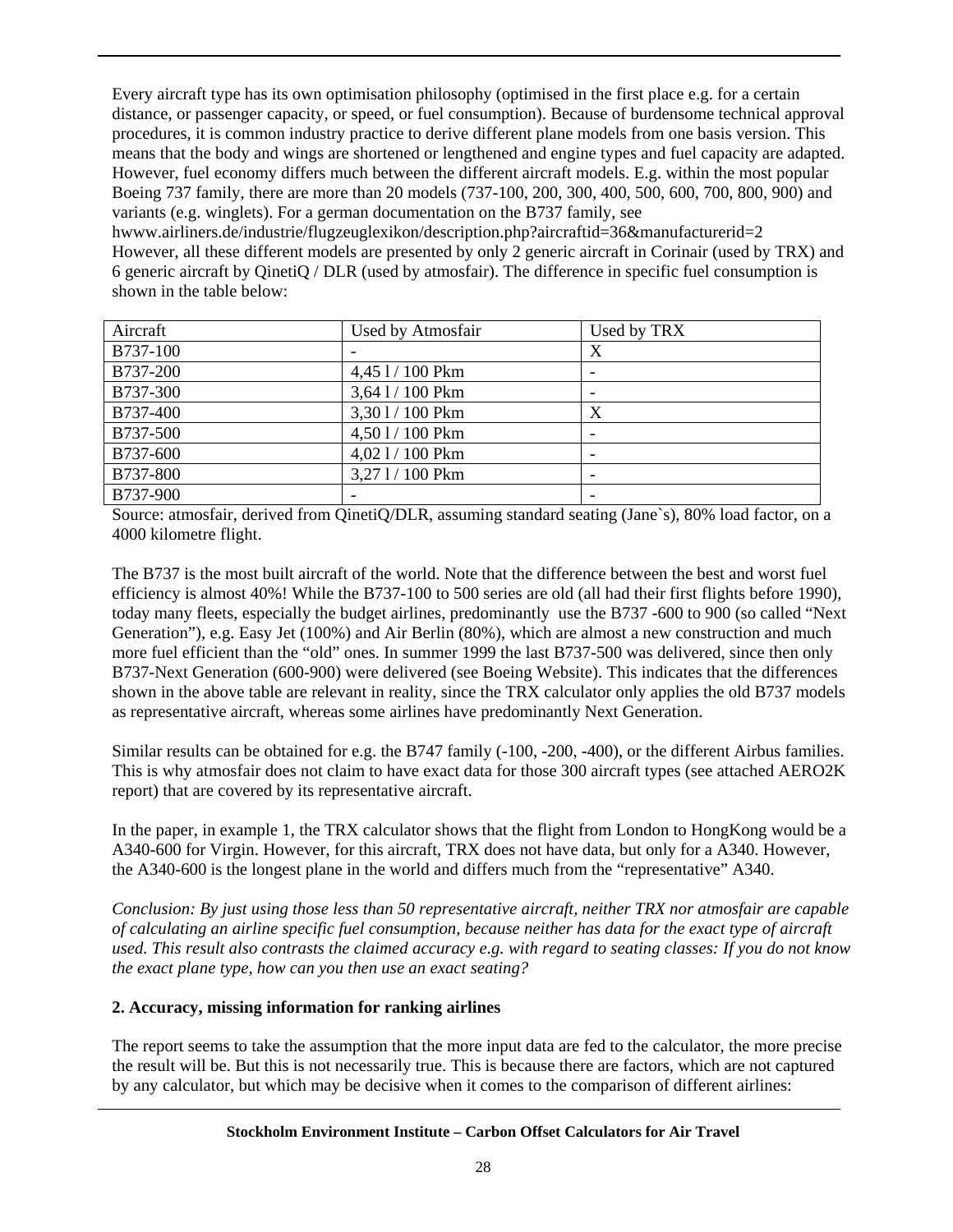The following table shows such factors and how much they come into play. These are all factors which are not considered by TRX and neither by atmosfair.

| Parameter          | Description                                                 | Margin of           |
|--------------------|-------------------------------------------------------------|---------------------|
|                    |                                                             | uncertainty         |
|                    |                                                             | (difference best to |
|                    |                                                             | worst)              |
| Engine type        | Difference between different engines possible at one        | 15%                 |
|                    | plane                                                       |                     |
| Aircraft type      | Difference between real plane and representative plane      | 40%                 |
|                    | (see section above)                                         |                     |
| Maintenance        | Of engine $(7%)$ and body $(2%)$                            | 9%                  |
| Tankering practice | Airline practice to refuel where it is cheapest, carrying a | 10%                 |
|                    | fuel penalty due to increased weight                        |                     |

As for engines, data bases of engines show that the engines used to power common airplane have a specific fuel consumption that differs by up to about 15%. E.g. the Boeing 747 can be powered by four:

- $-$  PW 4056
- $-$  PW 4062
- $RB.211 5246$
- $JT9D-7a$
- CF6 80 C2B1F

These are engines from 4 different manufacturers (Rolly Royce, Pratt&Whitney, General Electric). Specific fuel consumption differs from 0,316 to 0,364 lb/(lbf hr). All engine combinations are commonly used in practice (see e.g. "Jane`s aircraft of the world"). Same can be seen for the B757 or the Airbuses (see attached excel files on jet\_engines).

Maintenance is clearly a factor of distinction between the airlines (see Lufthansa presentation).

Tankering is a daily industry practice for flights between countries with different fuel prices. Depending on the aircraft, instead of refuelling after each landing, you can connect several destinations without refuelling at all. The increased weight implies a fuel penalty that can amount to up to about 10% (see tankering paper of Öko-Institute). One could suppose that all airline tend to do tankering and therefore differences between airlines would be small. However, the potential for tankering depends also on the aircraft used and therefore differences may be large.

None of these factors is captured by atmosfair or TRX. The combined difference may thus account for up to about 50% difference or more between the airlines, even if all other factors would be perfectly known by the calculators. This clearly exceeds the differences between the top ten of the TRX airline ranking and therefore shows, that such a ranking cannot be sustained without these factors.

Of course, one could argue that the more input a calculator has, the more precise the result will be anyway. However, this is not the case here: How can you know that e.g. the less favourable seating of airline A will not be entirely offset by choosing a better plane, engine and maintaining it better as compared to airline B? The TRX calculator only sees the seating, but the seating will be wrong in many cases, because it refers to the wrong plane (representative aircraft instead of true aircraft) and furthermore the calculator is blind to the other factors, which may be more important, even if the seating were to be correct.

All factors are common in industry practice, as has been shown by the supporting materials and numbers provided here. Though we do not know the exact weight of these factors, the above information and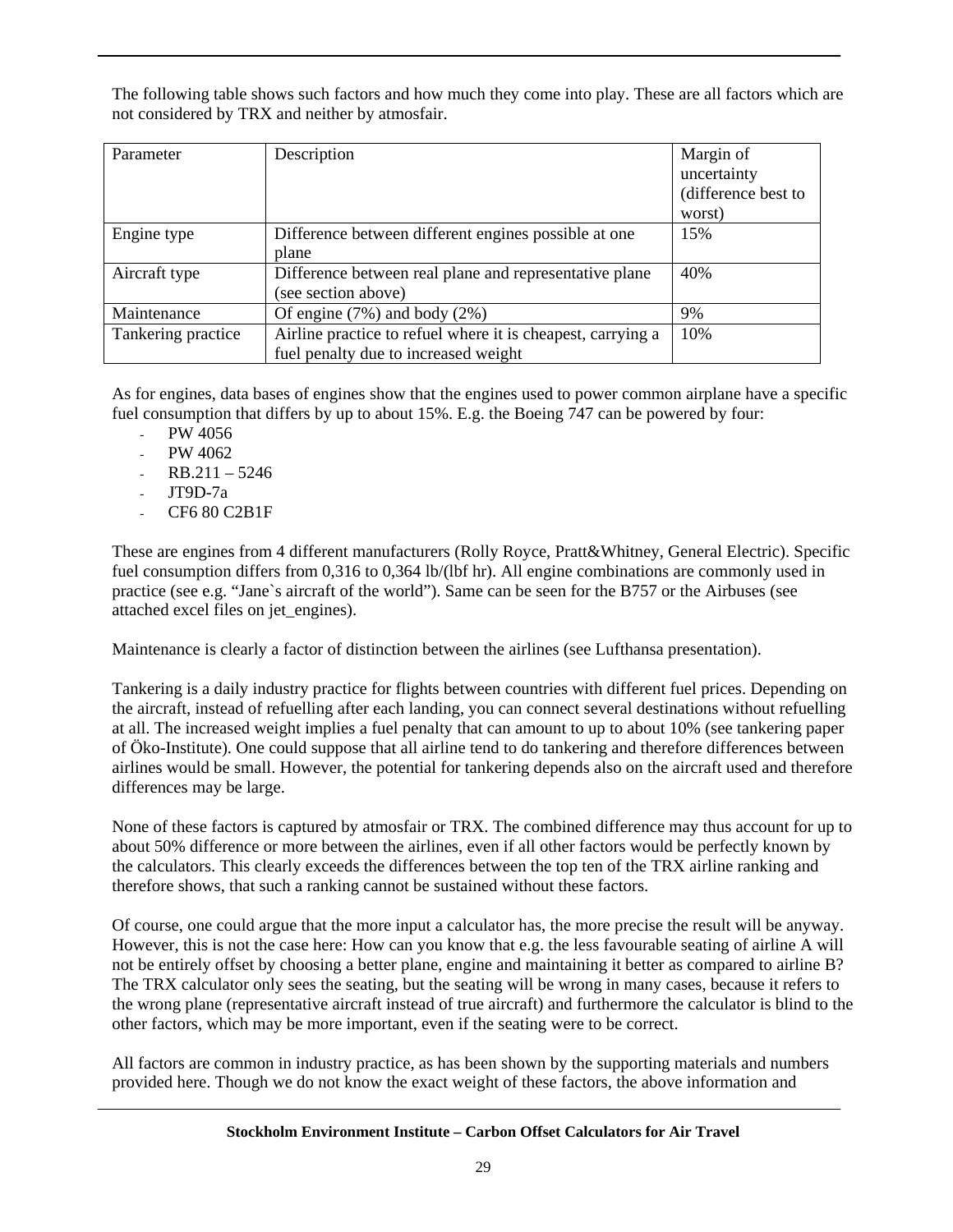numbers shows that they are significant. Without knowing the exact number on the magnitude of the effects per airline we cannot just hope that they will cancel each other out and the airline result will be precise. Even if all factors were much smaller and less frequent than shown here, they would impede an airline ranking, given the small differences between the airlines in the TRX ranking.

*Conclusion: We face a situation here, where a calculator sometimes may have accurate data for one important factor (seating), which may however be entirely offset by 4 other important factors, not known to the calculator. Therefore, the methodology and data do not allow for an airline ranking.* 

#### **3. Applying the RFI correctly**

There is one important factor not addressed in the paper: Flight altitude. Only above a certain threshold altitude RFI effects can occur, below, emissions are not impacting the atmosphere other than emissions from any other transport activity. E.g. contrails need supersaturated air with respect to ice in order to form, NOx needs a certain range of background concentration and long residence times (thus no washout through rain, tropospheric - stratospheric exchange etc.) in order to form relevant volumes of ozone. These conditions are mostly given in altitudes 9-13 kilometres around the tropopause (upper troposphere and lower stratosphere).

On a short distance flight, depending on the aircraft, only 50% of the emissions could occur in these critical altitudes. Sometimes it can be 0%, depending just on the aircraft type and the distance.

TRX applies the RFI as lump sum factor to all emissions irrespective of the altitude, atmosfair differentiates. Let us discuss three examples:

a) A short distance flight, which does not reach critical altitudes.  $CO<sub>2</sub>$  emissions: 100. Assumed RFI 2.7. Result atmosfair, emissions: 100 Result TRX, emissions: 270 Difference: 170%

b) Short distance flight of 500 kilometres, where 50% of emissions are emitted above critical altitudes. CO2 emissions. 100. RFI: 2.7 Result atmosfair, emissions:  $(50 + 50 * 2, 7) = 185$ Result TRX, emissions: 270 Difference: 30%

c) Long distance flights, 95% of emissions are emitted above critical altitudes. CO2 emissions. 100. RFI: 2.7

Result atmosfair, emissions:  $(5 + 95*2,7) = 261$ Result TRX, emissions: 270 Difference: 3%

As we have seen, the differences can be anywhere between a few percent and more than 100 %.

*While the other factors not known such as engine type or aircraft type have errors, which from the outset have no clear direction (towards more or less than true fuel consumption), this error systematically overestimates the emissions.* 

*Hence, by ignoring this differentiation, all accuracy gained by differentiated seat classes etc. is in jeopardy. If an environmentally concerned passenger uses the TRX calculator and sets the RFI to 2,7 he would get a picture about the climate impact of the flight, which can be more wrong than any accuracy gained through the rest of the calculator.*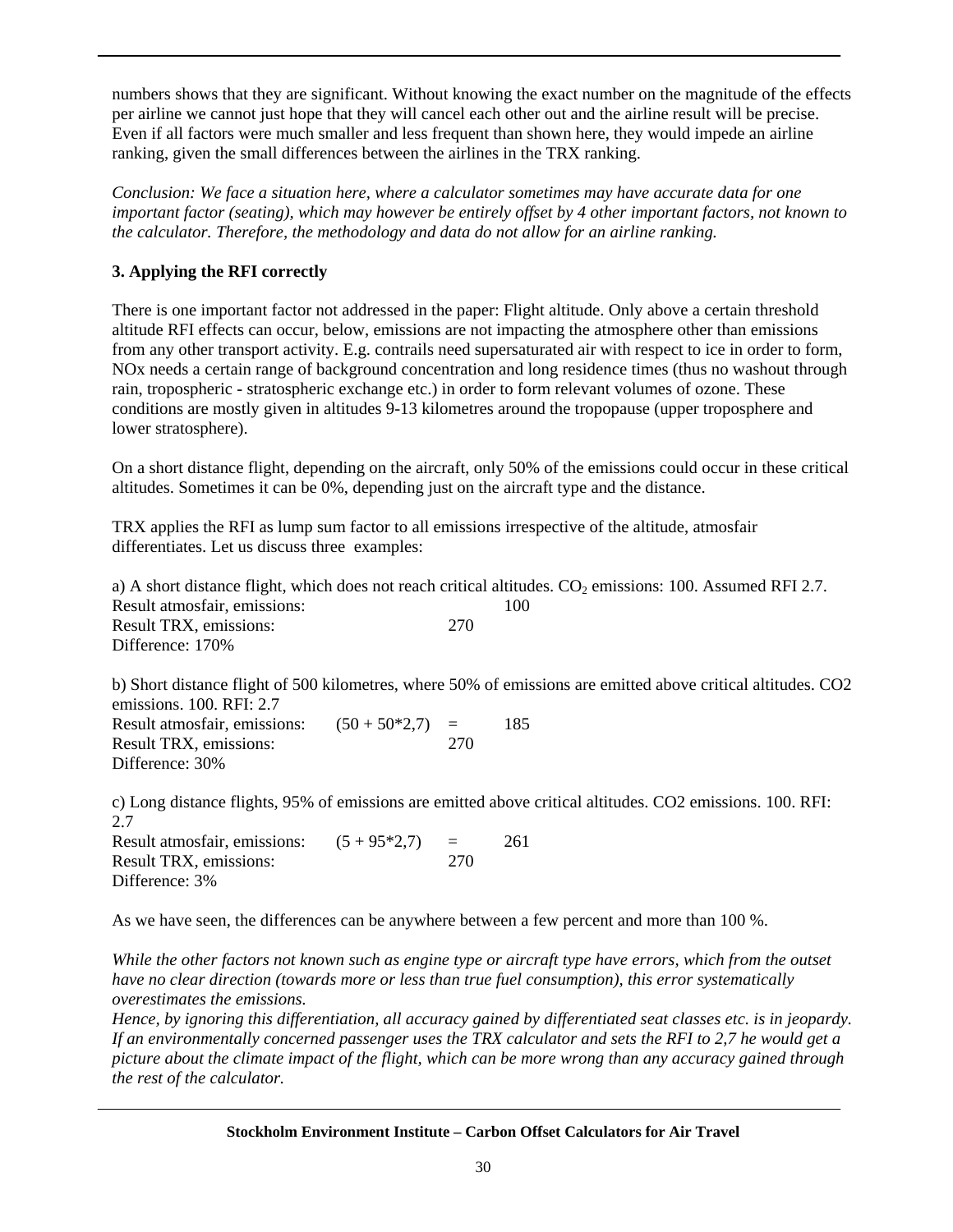#### **4. More factors to be considered for airline ranking**

On top of the factors discussed above (aircraft type, maintenance, engines, tankering), there are more, which currently impede a well based airline ranking:

- 1. Load factor: The load factor would need to be determined for a given city pair. This data is however not available, but only on a per airline level, which may however be different from the load factor at the route under consideration. Load factors depend directly on the airline policy with regard to pricing, routing, season, events in the destinations (trade fares) etc. However, one airline may have a higher average load factor on one route, but another airline may have a higher load factor on the same route at a different daytime or season. But even if we average all flights on a certain route: My airline of choice may only achieve the desired high load factor on some intercontinental flights, but perform badly on my actual hub to spoke flight, whereas a competitor airline may perform vice versa. Therefore, even average load factors for every single airline, as published by AEA or ICAO and used by TRX do not allow for a green-ranking of the airlines. Only if broken down to the routes, a comparison would be somewhat tangible, but still limited. However, since route specific load factors is sensitive information, they are not published, and where they are, they cannot be verified by third parties.
- 2. Seating configuration: Airlines often have different seating configurations for a certain aircraft type, depending on where it is used. Even within one specific plane, configuration may change on a daily basis (i.a. adding or replacing some seats), depending on demand. Whereas the seating configuration of the airlines (amount of business, economy and first class seats) is precisely published (e.g. Bucher, Switzerland), data on the space distribution for these service classes are not. However, the space distribution is crucial when it comes to calculate  $CO<sub>2</sub>$  emissions. Available data (e.g. Seat Guru, used by TRX) captures neither of these issues (different seating at the same aircraft type of one airline and changing configuration on demand level).
- 3. Operation: Airlines have different ways to operate their planes, which also affects fuel consumption. Important parameters are the slope of the climb out phase and of the landing approach, or the overall speed of the flight.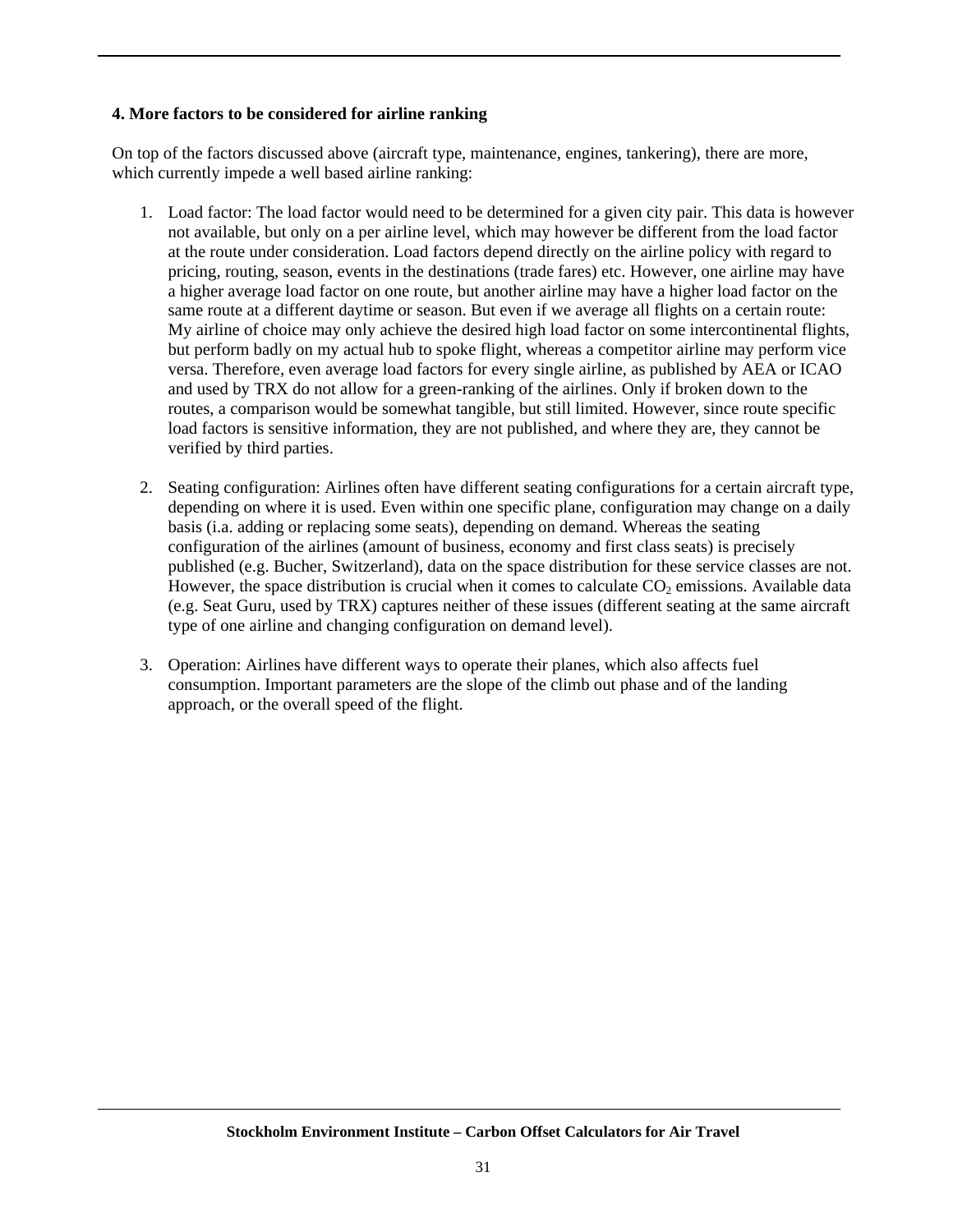# **Appendix B**

Commentary by Thomas Tomoski (TRX Travel Analytics) May 29, 2008

This addendum was written by Thomas K. Tomosky, Ph.D., Application Manager for TRX Travel Analytics. This set of comments incorporates my feedback on a number of issues raised about TRX's approach to calculating airline emissions.

#### **1. Issues regarding Virgin Atlantic LHR-HKG**

Atmosfair claims that the TRX calculator lists an A-340-600 for the Virgin Atlantic flight London- Hong Kong. This claim is incorrect:

#### **A. We get our data from the airlines themselves**

Airlines report their forward schedules to a third-party, OAG (Official Airline Guide) Back Aviation. OAG then consolidates each airline's schedules and makes the global schedules available to the aviation industry. We use what the airlines themselves report to OAG as their forward schedules. In this case, Virgin Atlantic reported to OAG that it had scheduled an A340-600 (346) for this route, so this is what our web site displayed. Why Atmosfair refers to an A340-300 is unknown to us.

#### **B. Virgin Atlantic uses an A346 for LHR-HKG**

We visited the Virgin Atlantic website and looked at the available options for a LHR-HKG flight leaving May 26 and returning May 30. See the image below. For both the Outward and Return flights, the A340- 600 is displayed, which is presumably what Virgin reported to OAG and is exactly what we have on our web site.

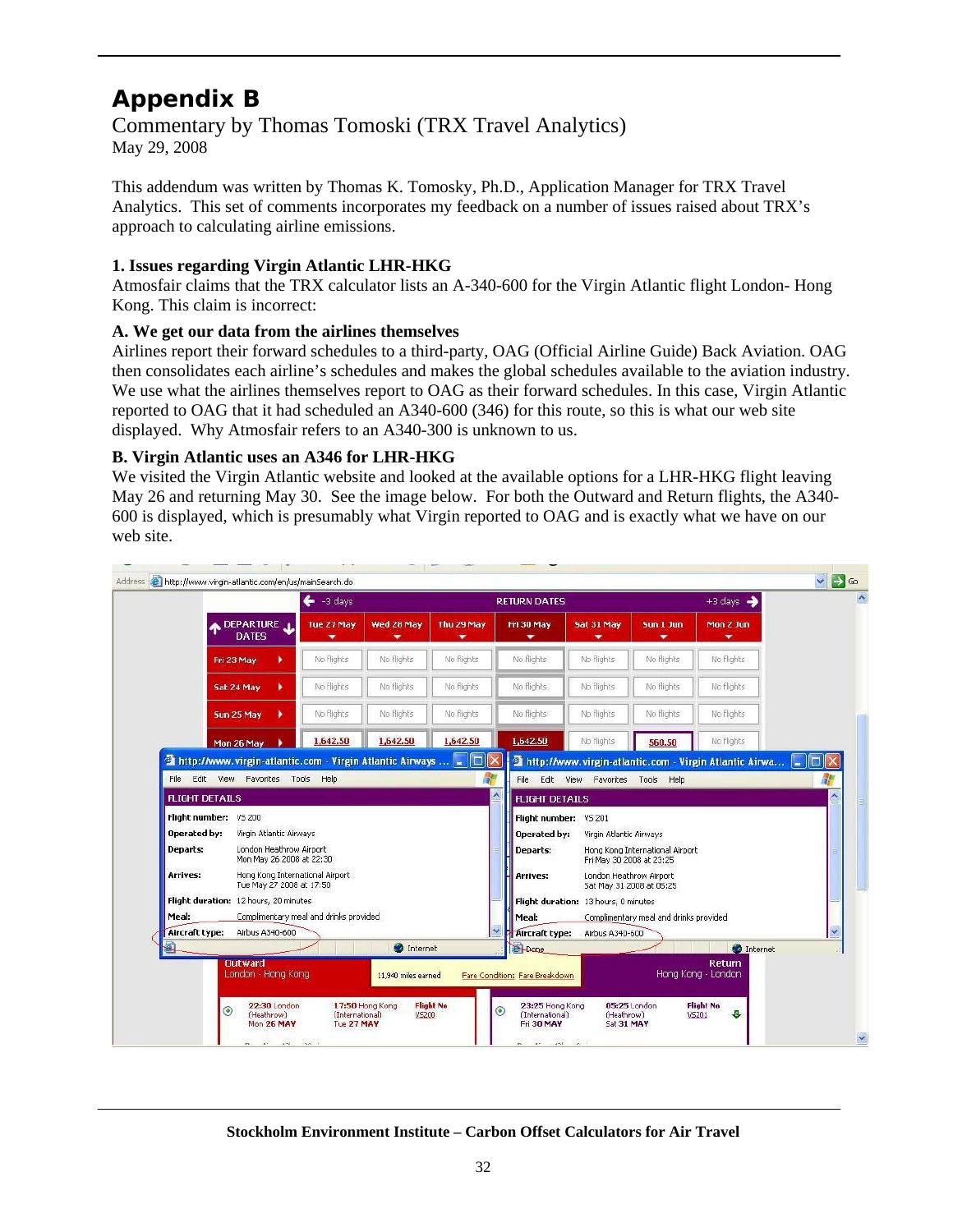#### **C. Seating configuration for A346**

Atmosfair claims that the seating configuration for the A346 is unknown. Perhaps Atmosfair is unaware that in addition to their forward schedules, most airlines also report to OAG their seating configurations for their fleet of aircraft. OAG consolidates this data and sells the resulting Fleet database to the aviation industry. Virgin Atlantic may or may not have the seating configuration for the 346 on their web site (we didn't check) but Virgin certainly has reported to OAG that there are 2 seating configurations for the 346. This is the data we use. The configurations are as follows:

First Class: 0 Business Class: 45 Premium Economy Class: 38 Economy Class: 225 Total: 308 Aircraft Count: 18 ------------------- First Class: 0 Business Class: 45 Premium Economy Class: 28 Economy Class: 233 Total: 306 Aircraft Count: 1

We use the average seating configuration weighted by the number of aircraft using that configuration. In this case, it would be very close to the 308-seat count configuration.

#### **D. Fuel burn rates**

It is true that we use fuel burn rates for the generic A340 for the A360, since the specific A360 fuel burn rates are not publicly available. We have long maintained that we are willing to use, and can easily incorporate, the best data available. We will be investigating QinetiQ to see if they truly have better data than the fuel burn rates from EMEP/CORINAIR Emission Inventory Guidebook –2006. If anyone knows of trusted, publicly available fuel burn rates for specific aircraft type, please let me know.

#### **2. Issues regarding estimates of inaccuracy.**

We would be happy to calculate estimates of inaccuracy IF the underlying data were known to us, or to anyone else. It is true that differences exist in the fuel burn rates of different members of the A340s. It is harder to quantify those differences, since that data is not publicly available, as far as we know. Atmosfair cannot claim to have good estimates of inaccuracy when all the underlying data is not known. We simply do not know what the differences are. Because of that, we feel it is not justified to claim that using aircraft specific data leads to "pseudo-accuracy"

Atmosfair seems to be taking the position that the data may be too fuzzy to make a legitimate comparison between the emissions of different aircraft types. We would be very interested to see specific data to prove this assertion.

To determine if our data can be used to distinguish between different aircraft, we undertook a careful analysis of the data we have been using - both from OAG and from EMEP/Corinair.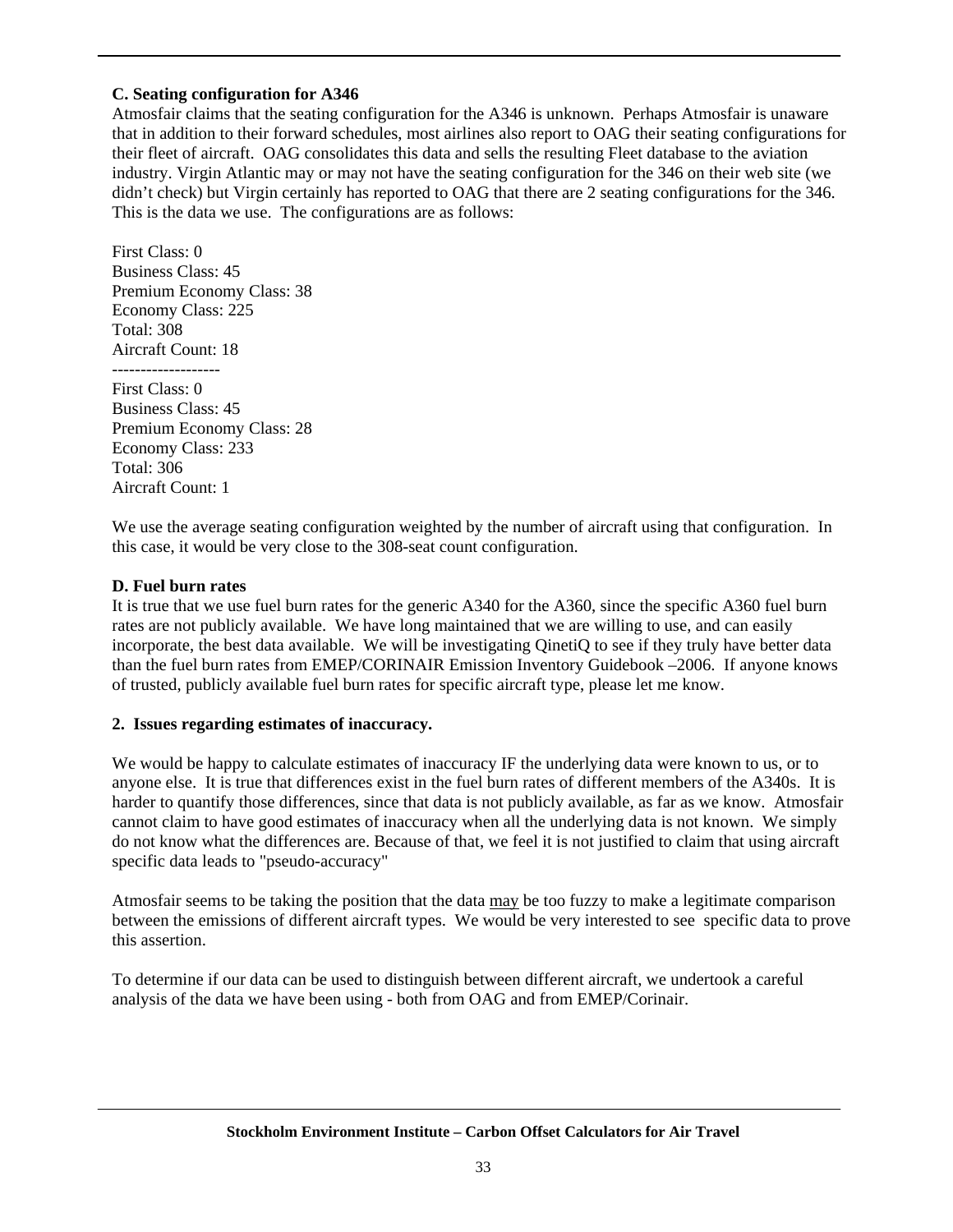#### **A. Fuel burn rates for wide body jets**

We first examined the fuel burn rates for wide body jets for a typical 3,000 mile flight. On the right hand Y-axis, we normalized the emissions based on the lowest pounds CO2 per mile for the A310. As you can see, there is a wide range of fuel burn rates. We would admit that one could not realistically distinguish between an A310 and a B762, for example, but there are HUGE differences between other jets. In fact, most members of the 74x series have fuel burn rates 2.3 times that of most of the 76x series. **Our preliminary research indicates fuel burn rates within members of a family are much less than the variations between families.** So, even if there is some uncertainty in the fuel burn rates of some jets, we should be easily able to distinguish a number of wide body jets from each other. A quick glance at the data for other equipments types (narrow body, regional jets, and turboprops) also shows significant variances.



#### **B. Pounds of CO2 per flight**

We then examined the pounds of CO2 per flight for 3 different flight ranges: JFK-ATL (758 statute miles), JFK-LAX (2,467 statute miles), and JFK-LHR (3,441 statute miles). The aircraft used are those specified by OAG for these city pairs for scheduled passenger flights. In these flights there is a mixture of regional, narrow body and wide body jets. You will see below that emissions can vary from 1.8 times, 3.0 times, and 1.8 times respectively for these city pairs. Again, even if there is some uncertainty about an individual jet's fuel burn rates, there is a wide enough disparity between jets to make it worthwhile to try to use the best data available, since there are major differences between jets.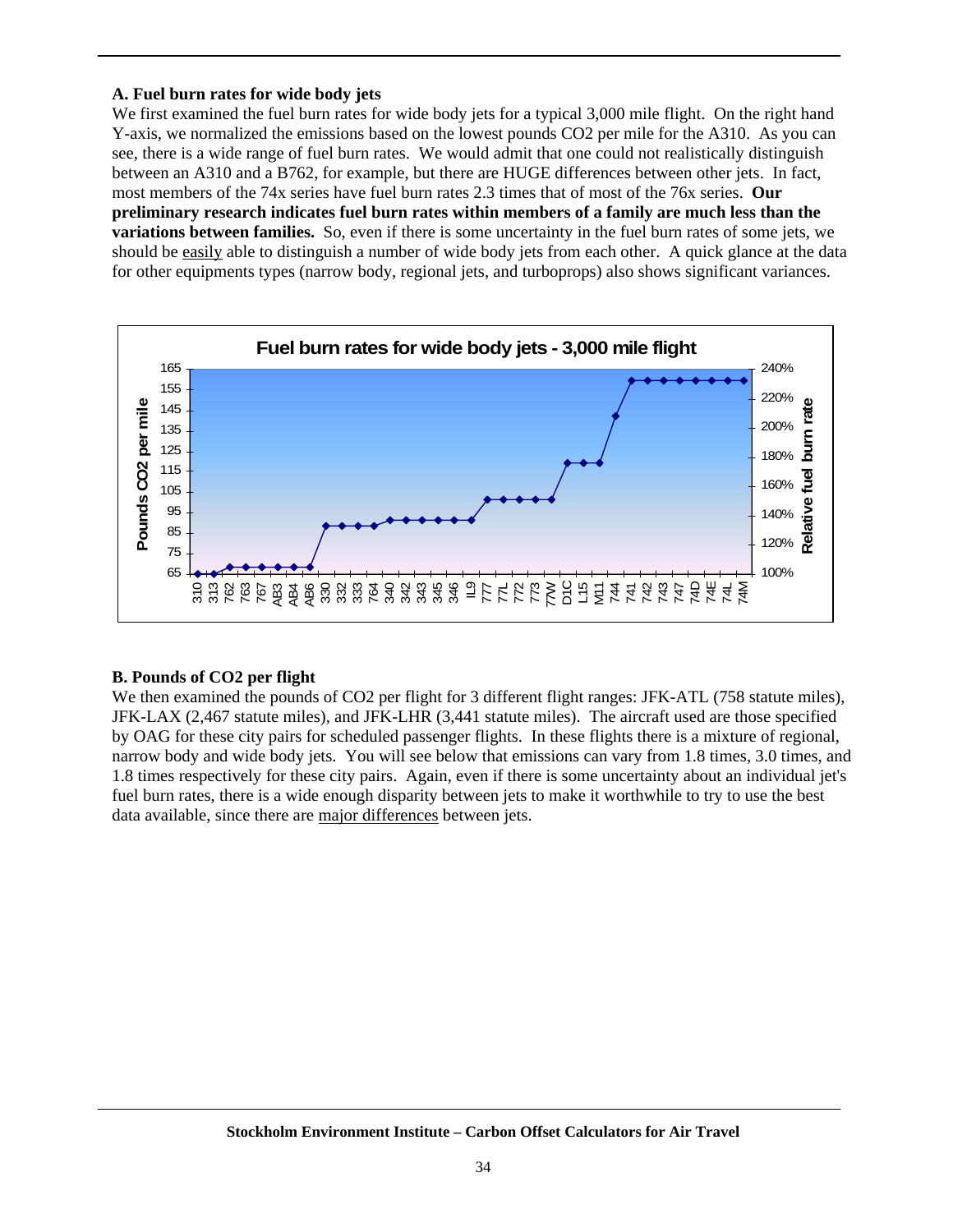





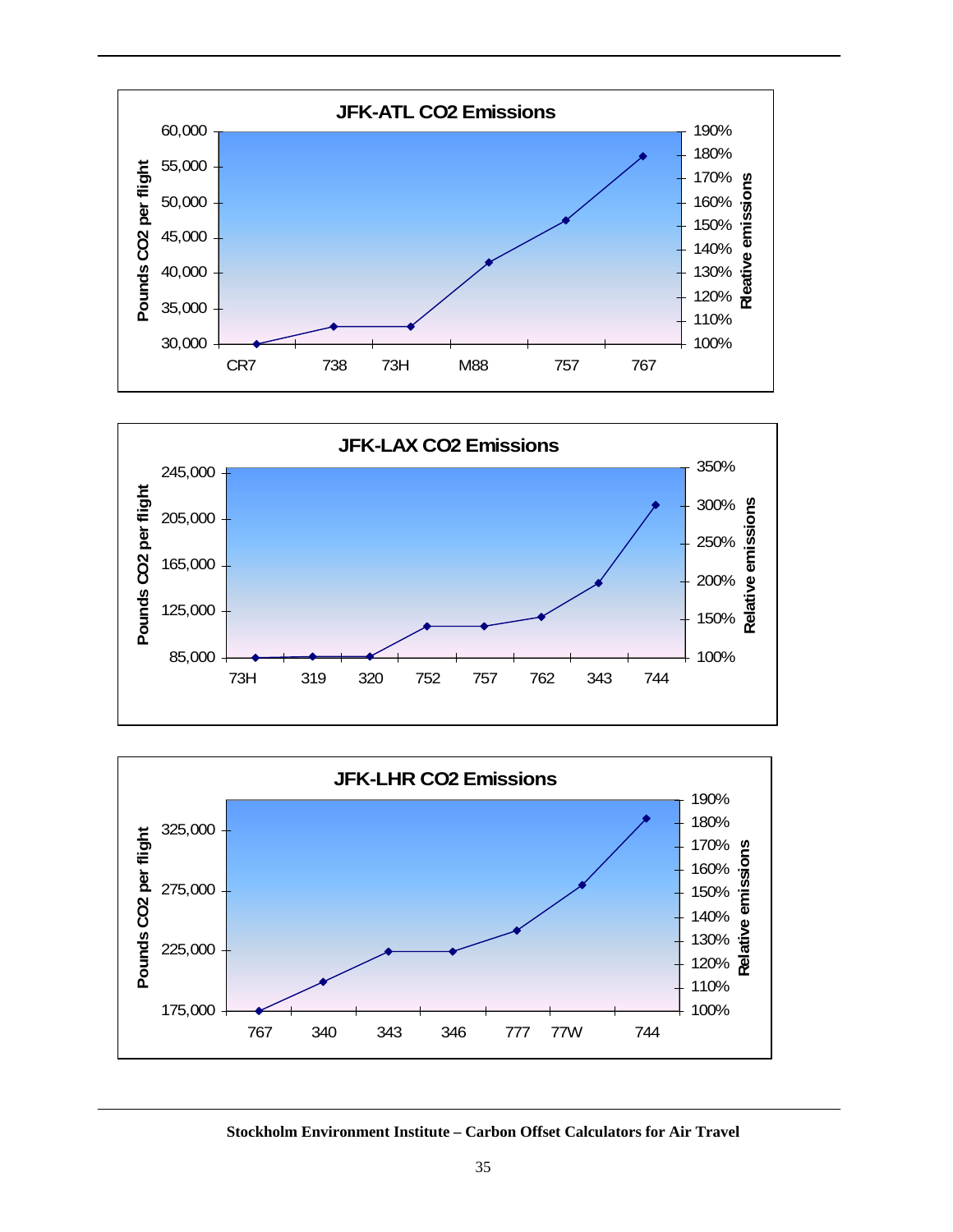#### **C. Pounds of CO2 per seat**

To analyze the effects of a different number of seats per jet, a final analysis looked at the pounds of CO2 per seat. To keep this analysis simple, we used the same city pairs above and we did not break out the seats by cabin. Once again, you will see that there are large differences in the pounds of CO2 emitted per passenger: 2.3 times, 1.9 times, and 1.3 times. Here are the results:



**Although there may be some uncertainty or fuzziness regarding the fuel burn rates of each and every aircraft we evaluate, there are certainly large differences when we look at all commercial aircraft** 

**Stockholm Environment Institute – Carbon Offset Calculators for Air Travel**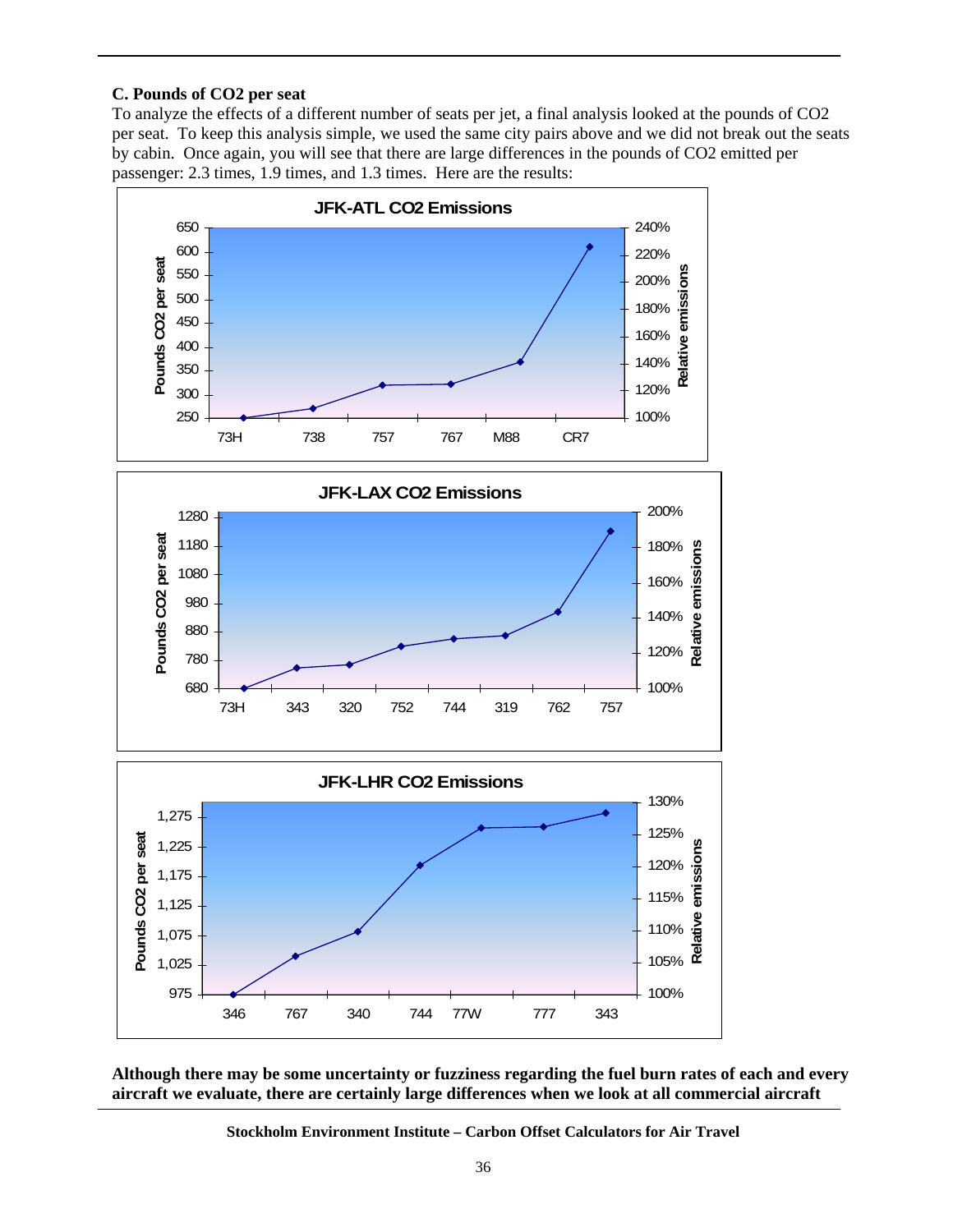#### **used for scheduled passenger flights. These differences are not in the 10-20-30% range, but typically in the 150-200-300% range. This fact encourages us to continue to use the best available data and to have confidence in results when comparing emissions from different aircraft.**

We believe we have demonstrated here that the differences in CO2 emissions between aircraft are so large that, even if there are some uncertainties in fuel burn rates for specific aircraft, that the use of the most upto-date, publicly available data is clearly warranted. As better, more specific data is made publicly available, we will incorporate it into our model.

#### **3. Other issues**

#### **A. Use of engine and maintenance data**

We are committed to using the best available data in our model. To date, we have not found a publicly available source of comprehensive data on engine fuel burn rates. We are exploring an alternative source of credible data that may provide a defendable fact base. Meanwhile, we trust that the fuel burn rates established by the EMEP/CORINAIR Emission Inventory Guidebook –2006 take into account the variety of engine types typically used by these aircraft in the stages (distance buckets) that are reported by the Guidebook.

Atmosfair provides margins of uncertainty for different parameters: 15% uncertainty for engine type, 40% uncertainty for aircraft type, 9% uncertainty for maintenance, and 10% uncertainty for tankering practice. We would very much welcome a further discussion and more data analysis to show the sources of these estimates. We agree that all these factors ideally should be taken into account but we are not aware of any currently available robust data sets on these topics.

#### **B. Use of altitude data**

Altitude does not affect CO2 emissions, since CO2 emissions are a direct function of fuel consumption. Altitude data would be of use in determining non-CO2 emissions, however, our model does not claim to calculate non-CO2 emissions. We believe that the science associated with RFI factors related to aviation emissions is still under development. Our model currently allows the user to turn on or off an RFI factor of 2.7. We intend to modify this so that the user may use any RFI factor that they wish, including the choice of ignoring any RFI factor.

#### **C. Seating Configurations**

Atmosfair claims that TRX Travel Analytics does not know the exact plane type that was used for a given carrier-city pair. Atmosfair seems concerned about the potential differences between what type of an aircraft a carrier schedules for a given city pair (which we clearly do know from buying the OAG Worldwide Schedules database), versus what type of aircraft was actually flown. Again, our position is to use the best available data. We know of no data source that reports the actual equipment used. Further, we do know that airlines have a very strong preference for using the same equipment type for any Irregular Operations for three good reasons:

1) the flight crew assigned to the original equipment may not be certified to operate a different type of aircraft,

2) the flight schedules are optimized for many factors, including fuel usage. Changing the equipment type will likely sub-optimize the operating costs of the flight, and

3) by using the same type of aircraft the airline avoids having to re-assign all the passengers to a new seating configuration. Therefore, we confidently assert that the scheduled aircraft type very closely matches the actual type of aircraft used.